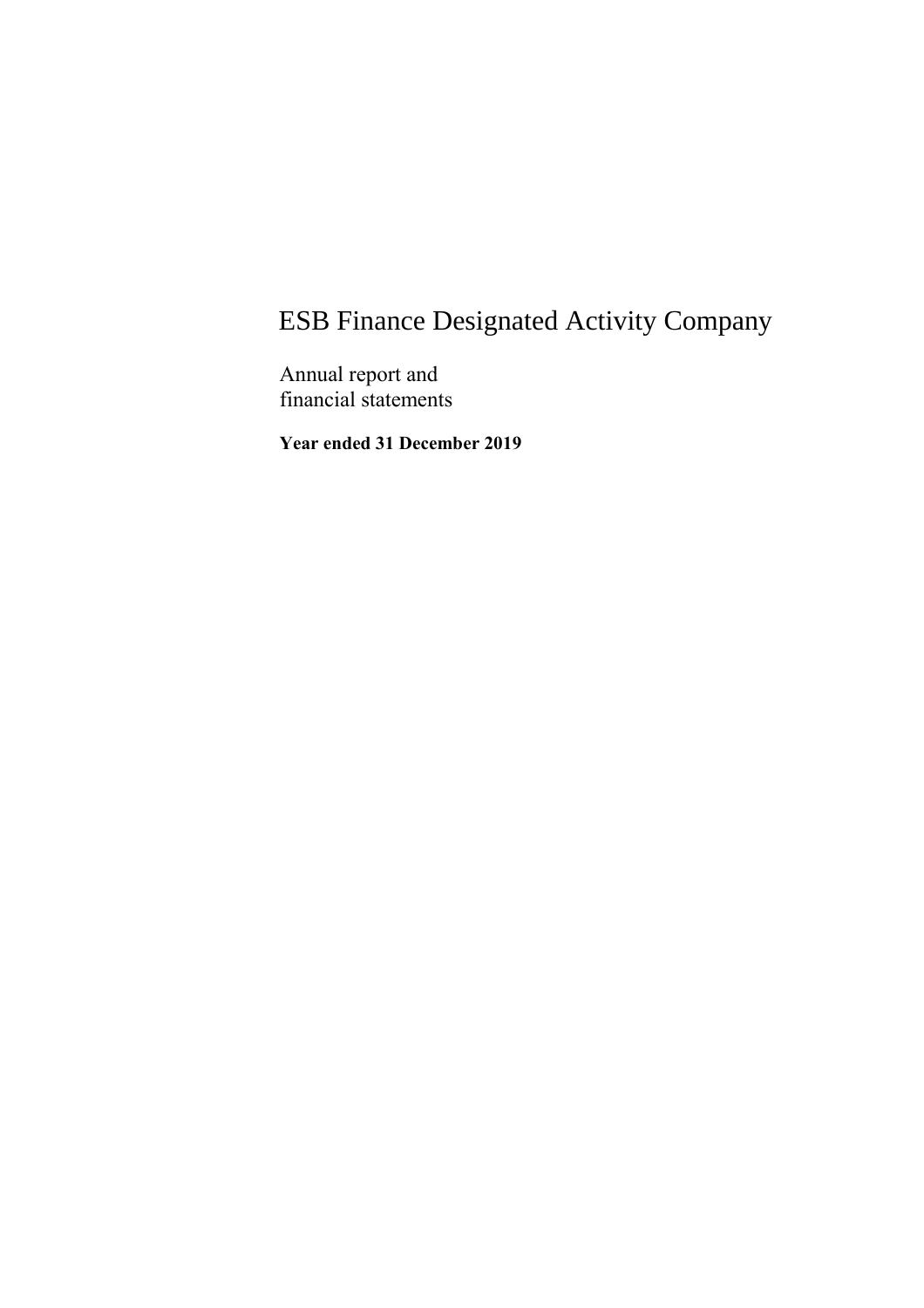## Annual report and financial statements

| Contents                                                                                                 | Page     |
|----------------------------------------------------------------------------------------------------------|----------|
| Directors and other information                                                                          |          |
| Directors' report                                                                                        | $2 - 5$  |
| Statement of directors' responsibilities in respect of the directors'<br>report and financial statements | 6        |
| Independent auditor's report                                                                             | $7 - 11$ |
| Statement of comprehensive income                                                                        | 12       |
| Statement of financial position                                                                          | 13       |
| Statement of changes in shareholder's equity                                                             | 14       |
| Statement of cash flows                                                                                  | 15       |
| Notes to the financial statements                                                                        | 16-30    |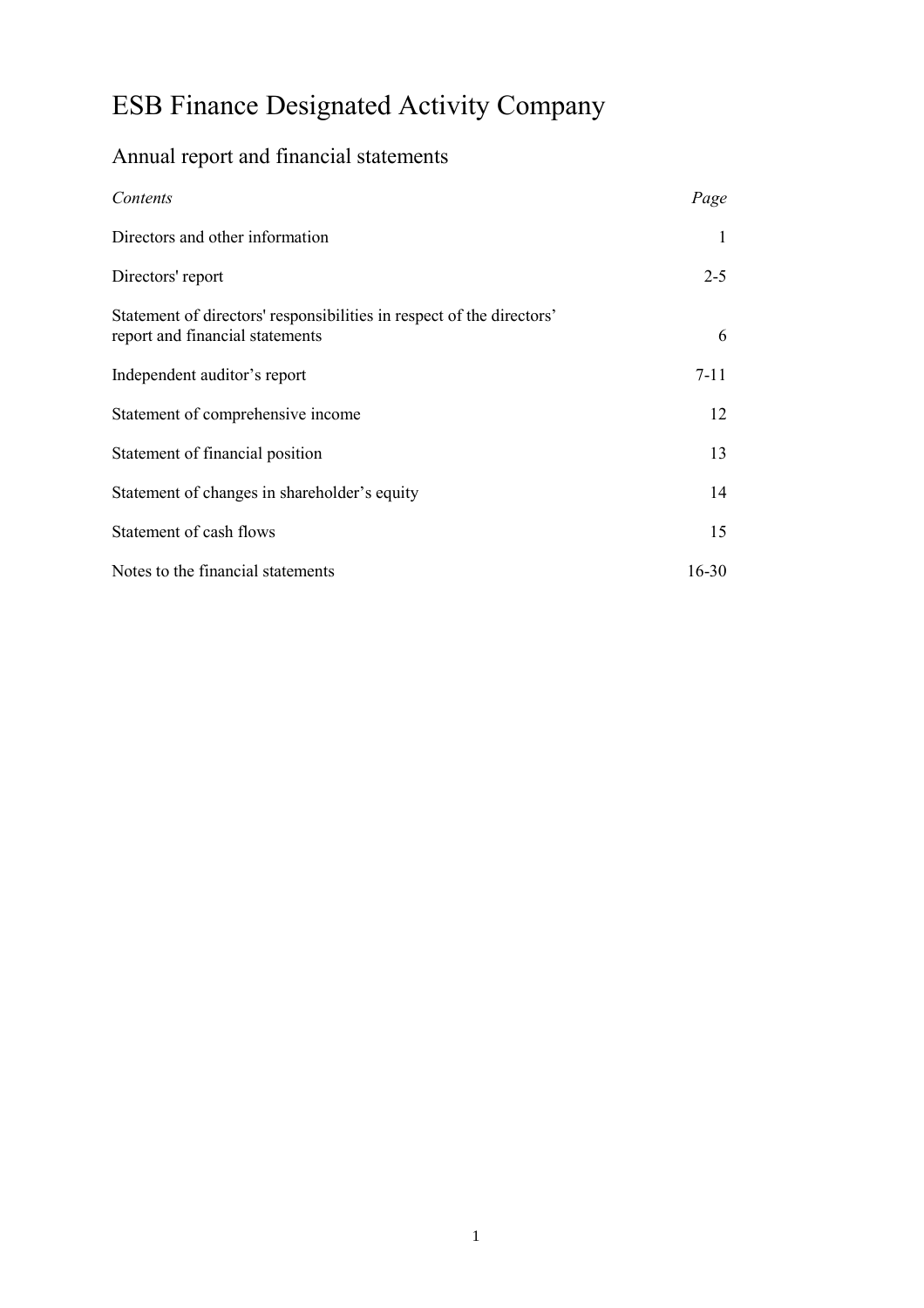## Directors and other information

| <b>Directors</b>           | E. Byrne<br>D. Cowler<br>P. Fenlon<br>S. McCarthy<br>G. Tallon                                                                         |
|----------------------------|----------------------------------------------------------------------------------------------------------------------------------------|
| <b>Company secretary</b>   | M. Sinnott                                                                                                                             |
| <b>Registered Number</b>   | 480184                                                                                                                                 |
| <b>Registered office</b>   | Two Gateway<br>East Wall Road<br>Dublin 3                                                                                              |
| <b>Independent auditor</b> | PricewaterhouseCoopers<br>Chartered Accountants and Statutory Audit Firm<br>One Spencer Dock<br>North Wall Quay<br>Dublin 1<br>Ireland |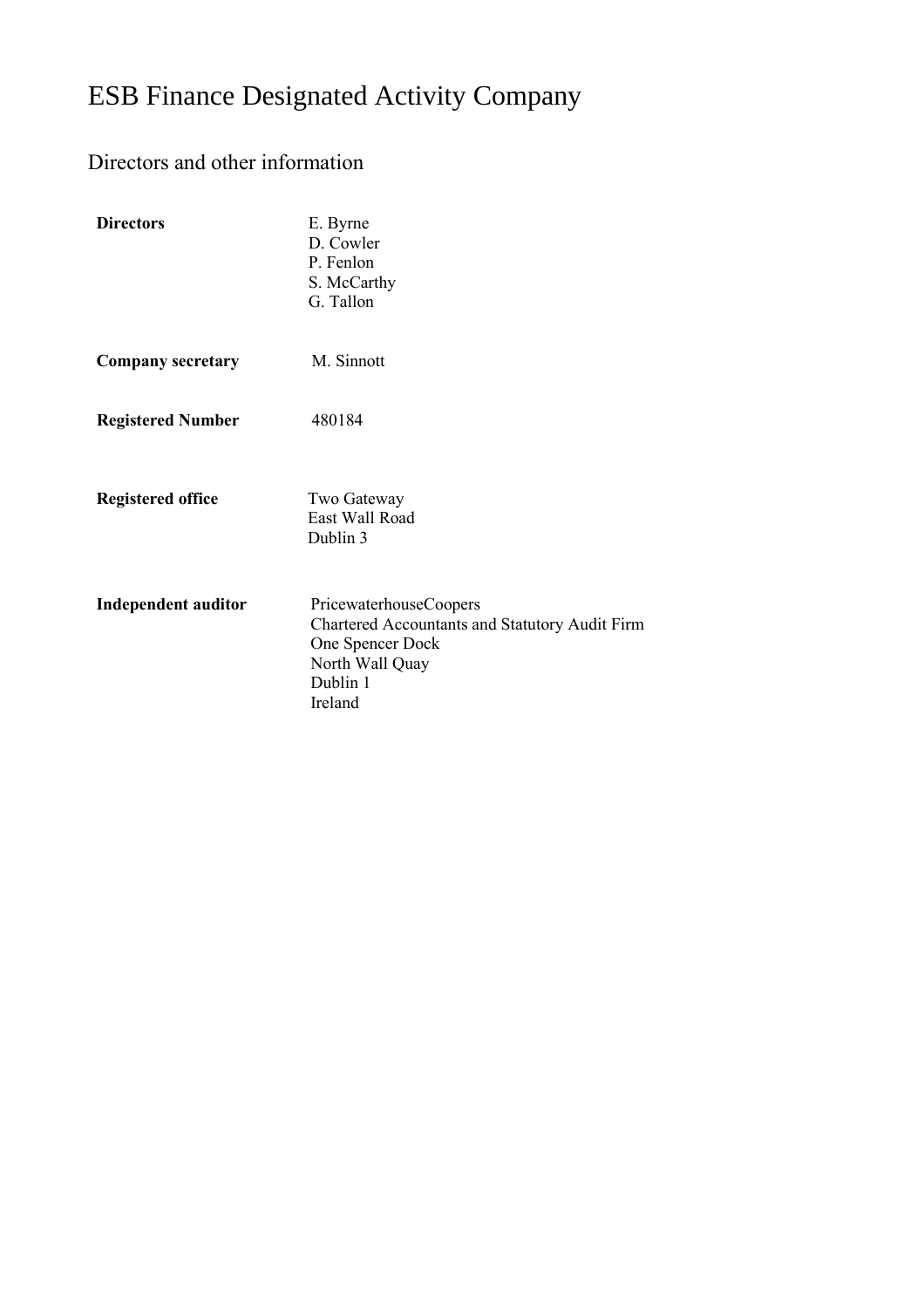### Directors' report

The directors present their annual report and audited financial statements of the company for the year ended 31 December 2019.

### **Principal activities**

ESB Finance Designated Activity Company ("ESB Finance DAC" or "the company") is a wholly owned subsidiary of the Electricity Supply Board ("ESB" or "parent entity"). The principal activity of the company is the issue of loan notes and the provision of funding to undertakings in the ESB group.

#### **Review of the business and future developments**

The company was incorporated on 26 January 2010 and issues bonds under the ESB and the ESB Finance DAC €5bn EMTN Programme, which is fully, irrevocably and unconditionally guaranteed by ESB. At 31 December 2019, the company holds external debt as set out in Note 9 to the financial statements. ESB was rated A- by Standard & Poor's and A3 (equivalent to A-) by Moody's in November 2019. The outlook on both agencies at year end was 'stable'.

The directors have no plans to significantly change the activities and operations of the company in the foreseeable future.

#### **Going concern**

The directors have adopted the going concern basis in preparing the financial statements. Further details are set out in note 1.2 to the financial statements.

#### **Results and dividends**

In the year to 31 December 2019, the company recorded income of €89.9 million (2018: €75.6 million) and a profit before tax of  $\epsilon$ 0.6 million (2018: profit of  $\epsilon$ 0.7 million). The directors are satisfied with the company's performance during the year. The directors do not recommend the payment of a dividend (2018: €nil).

#### **Directors, secretary and their interests**

The directors who served during the year were:

E. Byrne

- D. Cowler
- P. Fenlon
- S. McCarthy
- G. Tallon

In accordance with the Articles of Association, the directors are not required to retire by rotation. The directors and secretary had no disclosable interests in the shares of the company, or any other group company, as defined in section 329 of the Companies Act 2014, at 31 December 2019 or 31 December 2018.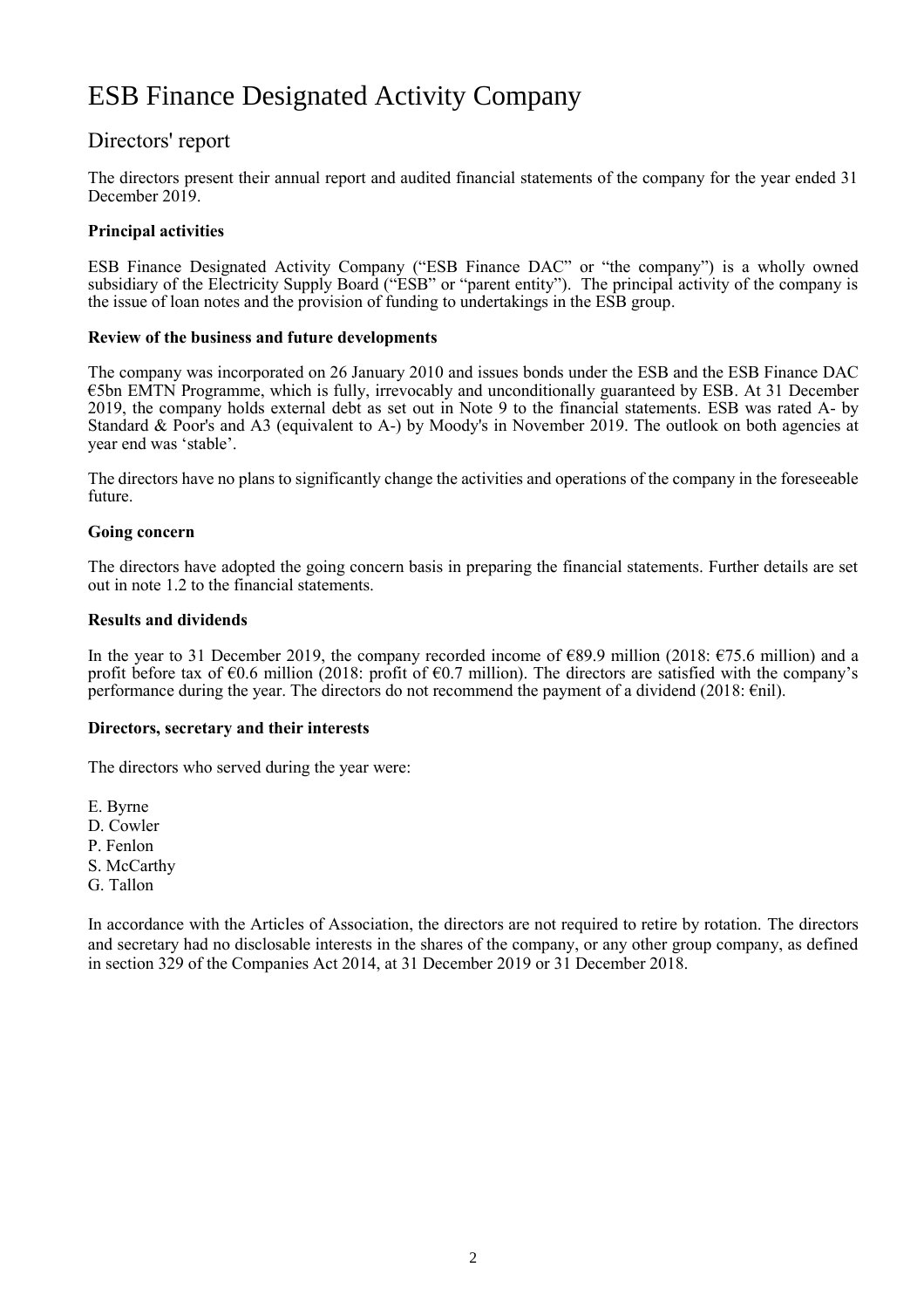Directors' report *(continued)*

### **Political donations**

The company made no political donations during the year (2018: €nil) and complied with the Electoral Act, 1997.

### **Research and Development**

The company did not engage in any research and development activities in the current or preceding year.

### **Principal risks and uncertainties**

Disclosures in relation to financial risks are given in note 10 of the financial statements. The company is ultimately dependent on its parent entity. Accordingly, the principal risks and uncertainties pertain to the parent entity's continued ability to generate sufficient cash and liquid resources to meet the company's liquidity requirements for the foreseeable future and consequently to fund its contractual commitments in respect of the borrowings as they fall due.

### **Events since the end of the financial year**

On 21 January 2020, ESB Finance DAC successfully raised a GBP £325 million, with a fixed coupon of 1.875% maturing on 21 July 2035. On 5 March 2020, a £275 million bond was fully repaid.

In February 2020, ESB Group entered into a new €1.4 billion 5 year revolving credit facility maturing in February 2025, replacing the facility in place at 31 December 2019. Under the new facility, ESB Finance DAC is a coguarantor. The facility is provided by a syndicate of 14 banks. In March 2020,  $\epsilon$ 100 million was drawdown by ESB under the new facility.

The Covid-19 pandemic has created turbulence in financial markets and economic uncertainty, which will impact individuals and businesses. However, given the nature of the Company's business, the directors do not believe that Covid-19 will have a material impact on the company.

### **Accounting records**

The measures taken by the directors to ensure compliance with the requirements of Section 281 to 285 of the Companies Act 2014 with regard to keeping adequate accounting records, are the employment of appropriately qualified accounting personnel and the maintenance of computerised accounting systems. The company's accounting records are maintained at the company's registered office at Two Gateway, East Wall Road, Dublin 3.

### **Statement on relevant audit information**

Each of the persons who are directors at the time when this Directors' Report is approved has confirmed that:

- so far as the director is aware, there is no relevant audit information of which the company's auditor is unaware; and
- the director has taken all the steps that ought to have been taken as a director in order to be aware of any relevant audit information and to establish that the company's auditor is aware of that information (within the meaning of section 330).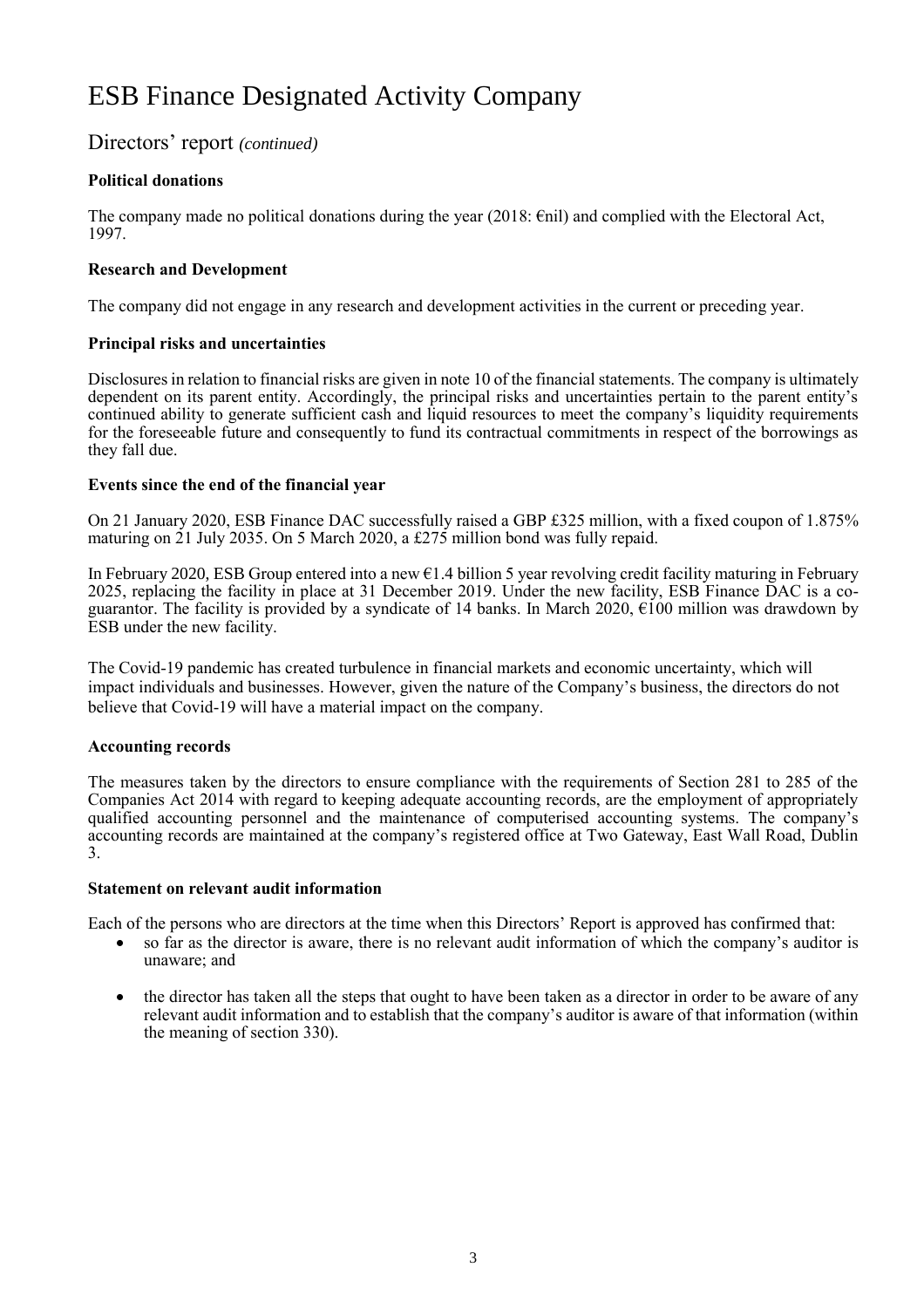Directors' report *(continued)*

#### **Internal control and risk management systems relating to the financial reporting process**

The board of directors are responsible for ensuring that appropriate internal control and risk management procedures relating to the financial reporting process are in place. Those systems are designed to manage, rather than eliminate, risks and can provide only reasonable, not absolute, assurance against material misstatement or loss. The company has procedures to ensure all relevant accounting records are properly maintained and are readily available, including production of annual financial statements. The annual financial statements of the company are required to be approved by the board of directors of the company and filed with the Irish Stock Exchange.

The company's parent entity, ESB, provides secretarial and accountancy services to the company. ESB complies with the Code of Practice for the Governance of State Bodies and conforms, in so far as is reasonably applicable and on a voluntary basis, to the UK Corporate Governance Code. ESB has developed and maintains policies and systems to identify, monitor and control risk arising in respect of its activities. The Board of Directors of the company also considers and evaluates the report by the independent auditors concerning their audit of the financial statements and their comments on accounting and financial controls and other matters relevant to the audit.

#### **Audit Committee**

In accordance with the requirements of Section 167 of the Companies Act 2014, the Board confirms that it has decided not to establish an audit committee. Having considered the requirements of Section 167 the Board notes that (i) the terms of reference and the role and powers of the audit committee of the Board of the company's parent undertaking (the ESB Audit and Risk Committee) include within their scope the powers and responsibilities that would otherwise be required of an audit committee established for the company pursuant to Section 167 (including reporting arrangements with the company's statutory auditors), (ii) the composition and membership of the ESB Audit and Risk Committee satisfy the independence and skills-related requirements of Section 167 as it would otherwise apply to the company, and (iii) the ESB Audit and Risk Committee has exercised its role and its powers and has carried out those responsibilities in relation to the company. Therefore the Board has resolved that, in view of the foregoing, the establishment of an audit committee for the company would be superfluous and would unnecessarily duplicate the functions of the ESB Audit and Risk Committee in relation to the company. The Board has also considered the requirements of Section 1551 of the Companies Act and has resolved to avail of the exemption provided for in Section 1551(11)(a) thereof.

#### **Compliance Statement**

The directors acknowledge that they are responsible for securing the company's compliance with its relevant obligations, being the obligations defined in Section 225(1) of the Companies Act 2014 ("relevant obligations").

The directors confirm that:

- the company has drawn up a compliance policy statement setting out the policies with regard to such compliance that, in their opinion, are appropriate to the company;
- appropriate arrangements or structures have been put in place in the company that are, in their opinion, designed to secure material compliance with the company's relevant obligations; and
- a review has been carried out, during the financial year to which this statement relates, of the arrangements or structures referred to in point above.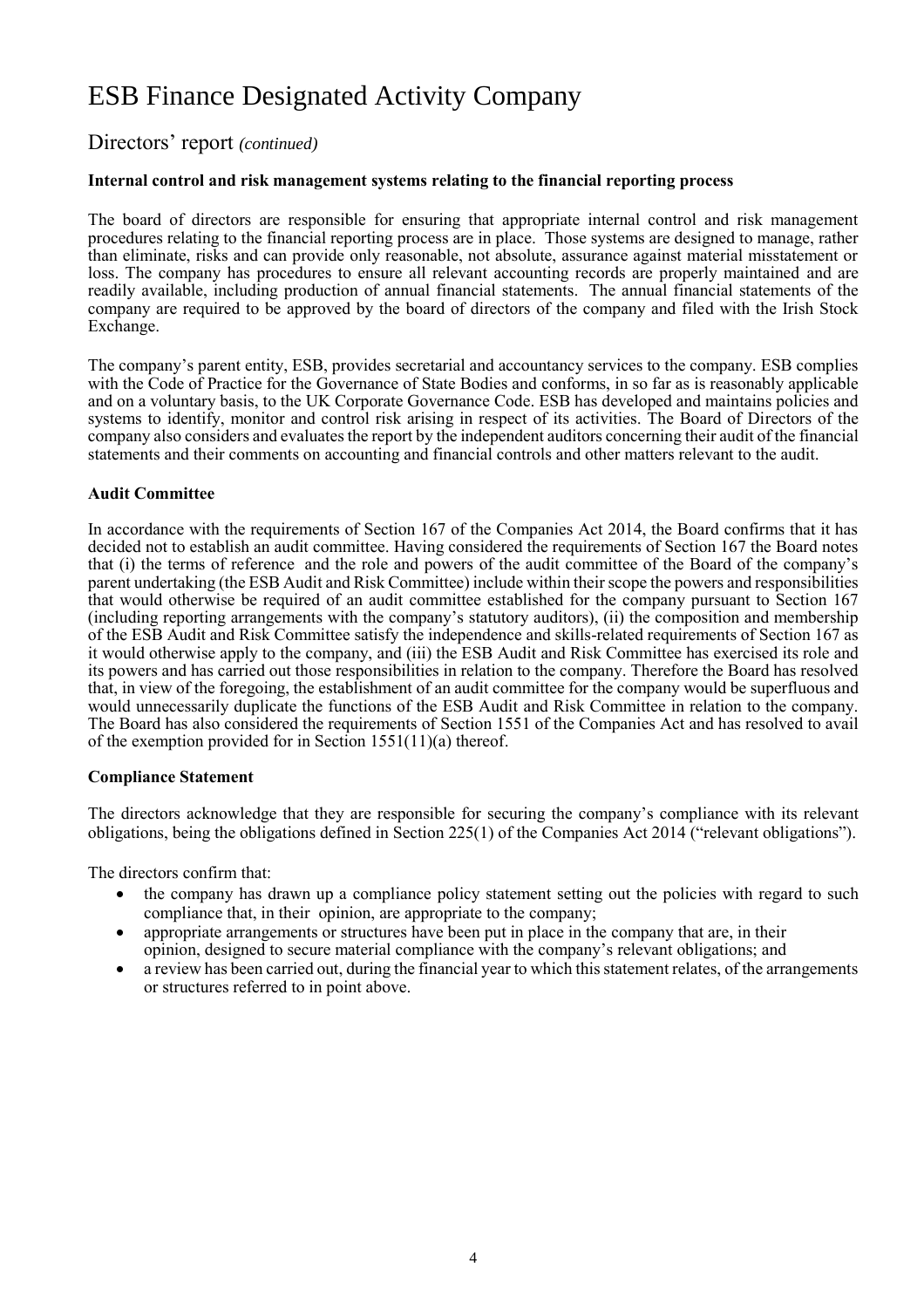### Directors' report *(continued)*

### **Auditors**

The auditors, PricewaterhouseCoopers have indicated their willingness to continue in office in accordance with section 383 (2) of the Companies Act 2014.

On behalf of the board

 $\mathbb{R}$ at Ferdan

Pat Fenlon E. Byrne by

*Director Director* 15 June 2020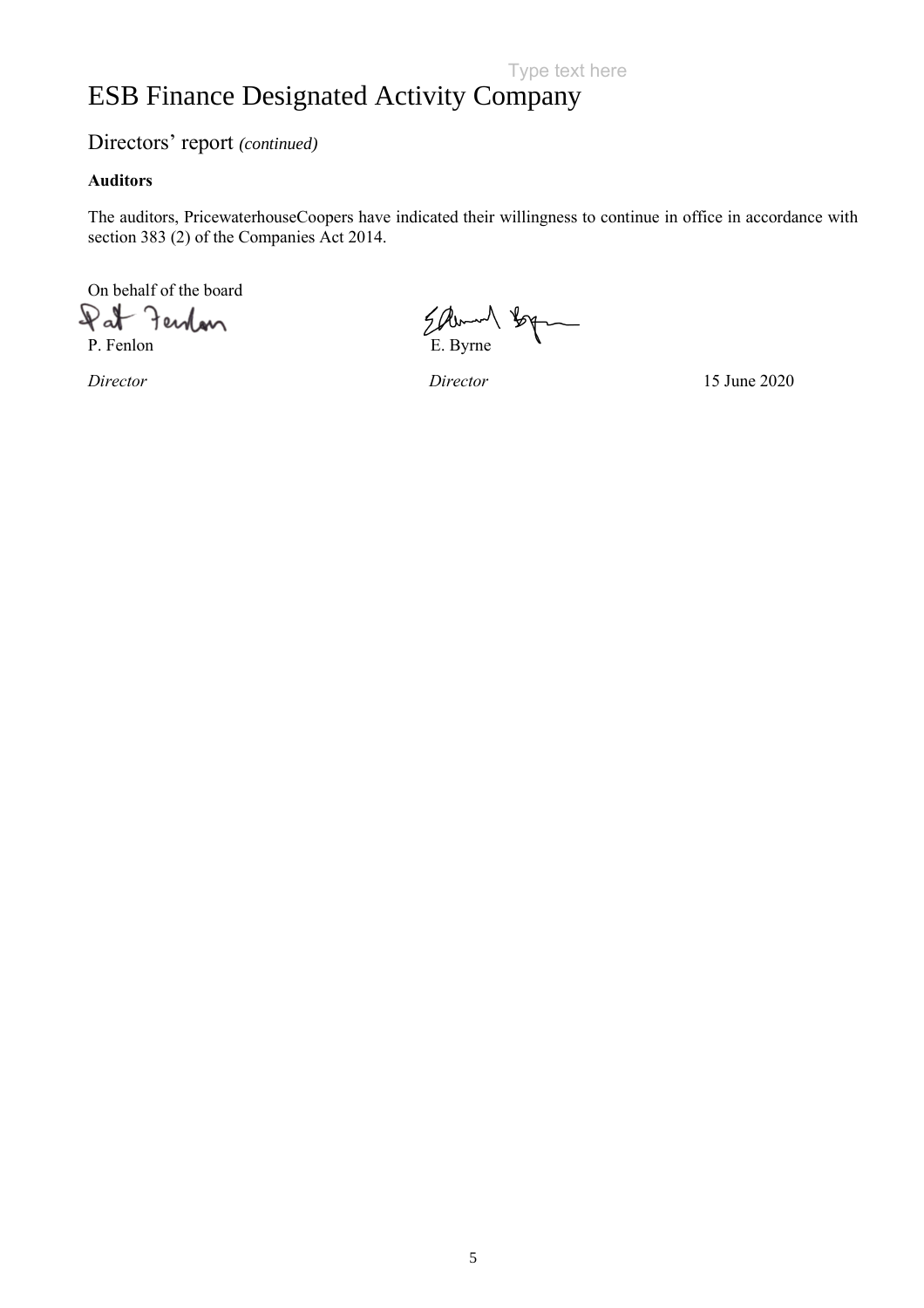## Statement of directors' responsibilities For the Year Ended 31 December 2019

The directors are responsible for preparing the Directors' Report and the financial statements in accordance with Irish Law.

Irish law requires the directors to prepare financial statements for each financial year giving a true and fair view of the company's assets, liabilities and financial position at the end of the financial year and the profit or loss of the company for the financial year. Under that law they have elected to prepare the financial statements in accordance with International Financial Reporting Standards (IFRS) as adopted by the EU and applicable law.

Under Irish law the directors shall not approve the financial statements unless they are satisfied that they give a true and fair view of the company's assets, liabilities and financial position as at the end of the financial year and the profit or loss of the company for the financial year.

In preparing the financial statements, the directors are required to:

- select suitable accounting policies and then apply them consistently;
- make judgements and estimates that are reasonable and prudent;

• state whether the financial statements have been prepared in accordance with applicable accounting standards and identify the standards in question, subject to any material departures from those standards being disclosed and explained in notes to the financial statements; and

• prepare the financial statements on a going concern basis unless it is inappropriate to presume that the company will continue in business.

The directors are responsible for keeping adequate accounting records that are sufficient to:

• correctly record and explain the transactions of the company;

• enable, at any time, the assets, liabilities, financial position and profit or loss of the company to be determined with reasonable accuracy; and

• enable the directors to ensure that the financial statements and Directors' Report comply with the Companies Act 2014 and enable those financial statements to be audited.

The directors are also responsible for safeguarding the assets of the company and hence for taking reasonable steps for the prevention and detection of fraud and other irregularities.

The directors are responsible for the maintenance and integrity of the corporate and financial information included on the company's website. Legislation in Ireland governing the preparation and dissemination of financial statements may differ from legislation in other jurisdictions.

On behalf of the board

Pat Fendan

Pat Fendan Element Spring

*Director Director* 15 June 2020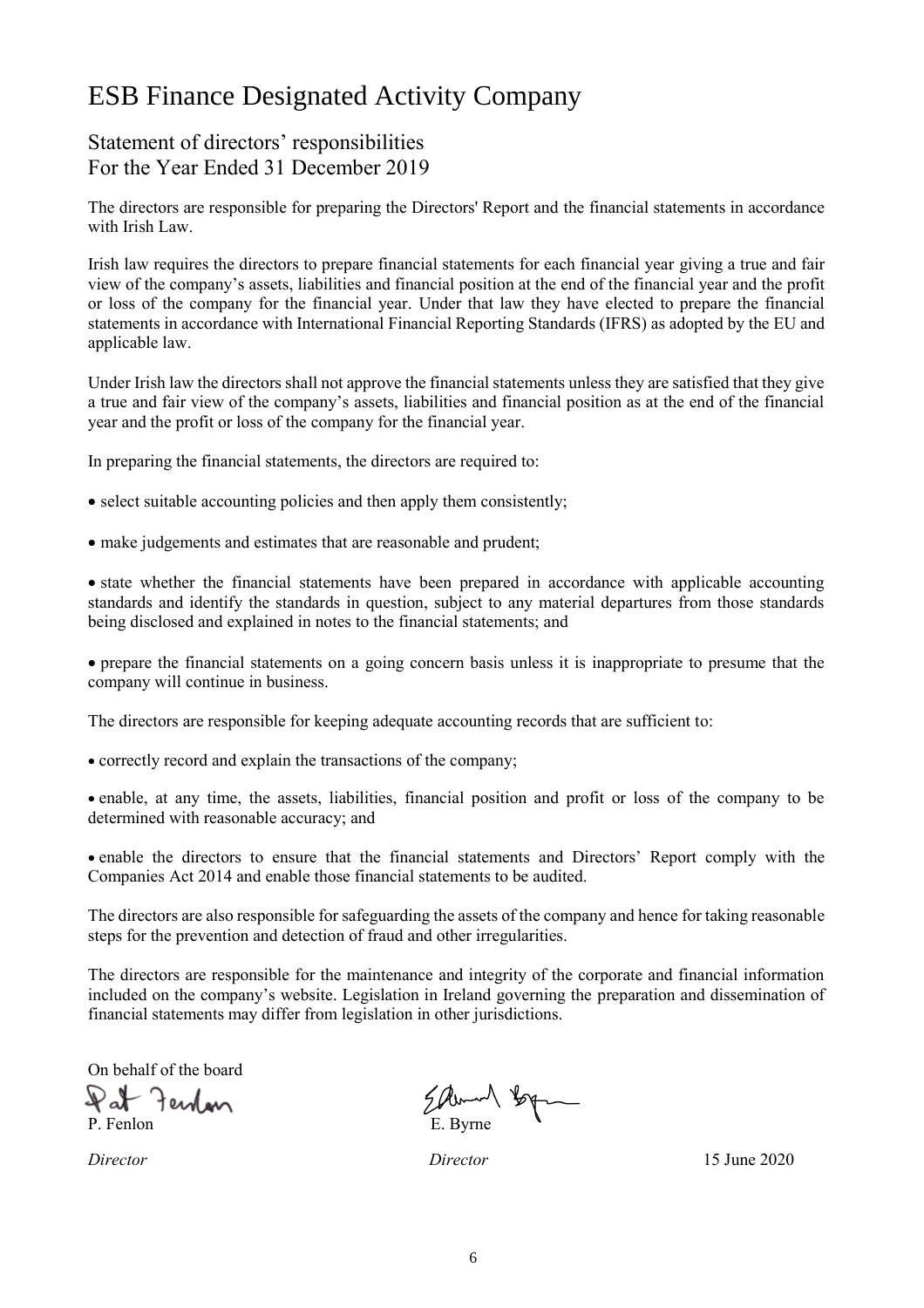## *Independent auditors' report to the members of ESB Finance Designated Activity Company*

### **Report on the audit of the financial statements**

#### **Opinion**

In our opinion, ESB Finance Designated Activity Company's financial statements:

- give a true and fair view of the company's assets, liabilities and financial position as at 31 December 2019 and of its profit and cash flows for the year then ended;
- have been properly prepared in accordance with International Financial Reporting Standards ("IFRSs") as adopted by the European Union; and
- have been properly prepared in accordance with the requirements of the Companies Act 2014.

We have audited the financial statements, included within the Annual report and financial statements, which comprise:

- the Statement of financial position as at 31 December 2019;
- the Statement of comprehensive income for the year then ended;
- the Statement of cash flows for the year then ended;
- the Statement of changes in shareholder's equity for the year then ended; and
- the notes to the financial statements, which include a description of the significant accounting policies.

Our opinion is consistent with our reporting to the Audit and Risk Committee.

#### **Basis for opinion**

We conducted our audit in accordance with International Standards on Auditing (Ireland) ("ISAs (Ireland)") and applicable law.

Our responsibilities under ISAs (Ireland) are further described in the Auditors' responsibilities for the audit of the financial statements section of our report. We believe that the audit evidence we have obtained is sufficient and appropriate to provide a basis for our opinion.

#### *Independence*

We remained independent of the company in accordance with the ethical requirements that are relevant to our audit of the financial statements in Ireland, which includes IAASA's Ethical Standard as applicable to listed public interest entities, and we have fulfilled our other ethical responsibilities in accordance with these requirements.

To the best of our knowledge and belief, we declare that non-audit services prohibited by IAASA's Ethical Standard were not provided to the company.

We have provided no non-audit services to the company in the period from 1 January 2019 to 31 December 2019.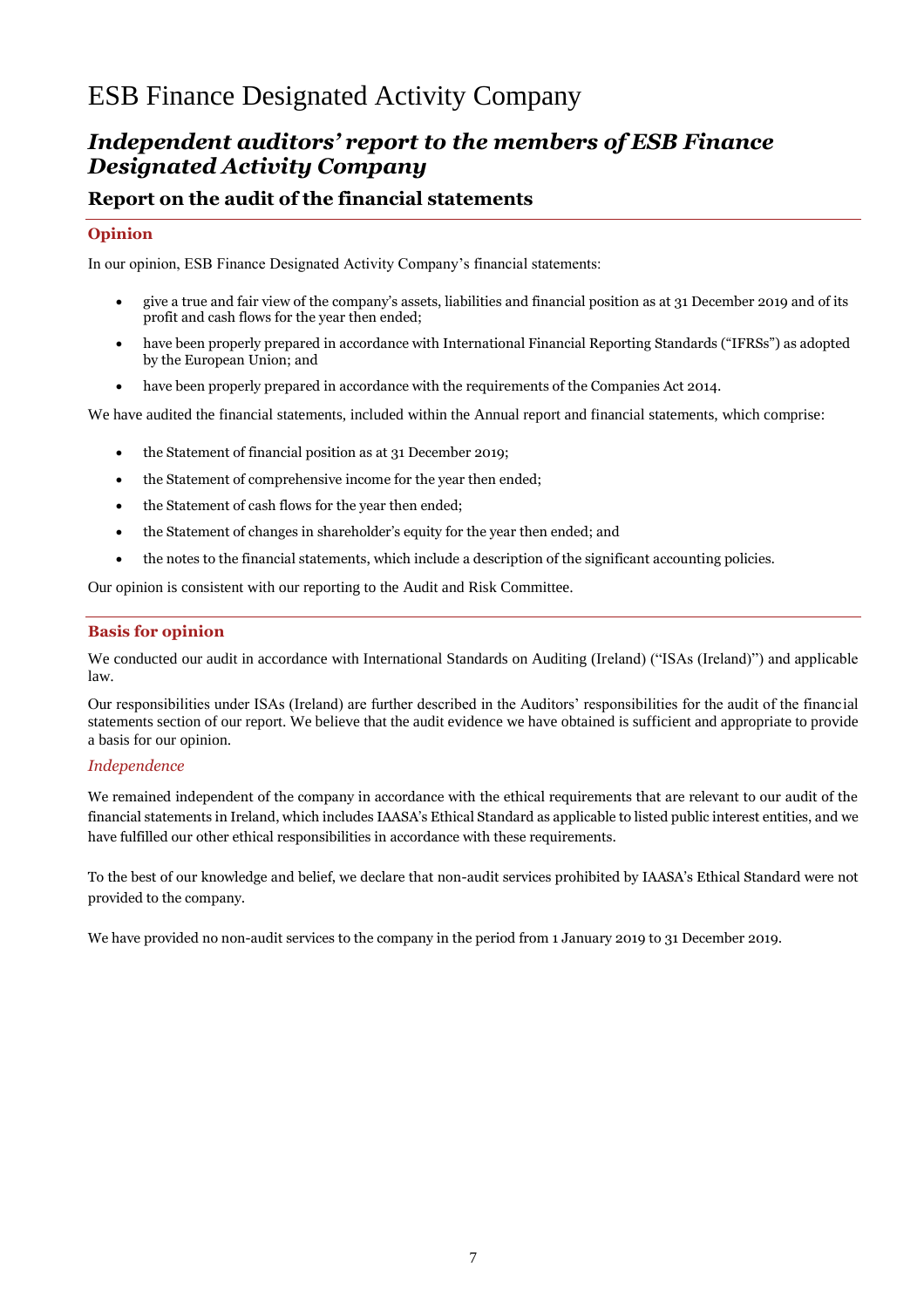#### **Our audit approach**

#### *Overview*

|                             | Materiality                                                                                                                                                   |
|-----------------------------|---------------------------------------------------------------------------------------------------------------------------------------------------------------|
| Materialitu                 | Overall materiality: €33.6 million (2018: €29.6 million) based on 1% of total assets.<br>٠                                                                    |
|                             | Specific materiality: $\epsilon$ 0.9m (2018: $\epsilon$ 0.8 million) applied to interest income and interest<br>٠<br>expense based on 1% of interest expense. |
| Audit scope                 | Audit scope                                                                                                                                                   |
|                             | A full scope audit was performed over the statutory entity based on materiality levels.<br>٠                                                                  |
| <b>Key audit</b><br>matters | Key audit matters                                                                                                                                             |
|                             | Financial Assets.<br>$\bullet$                                                                                                                                |
|                             |                                                                                                                                                               |

#### *The scope of our audit*

As part of designing our audit, we determined materiality and assessed the risks of material misstatement in the financial statements. In particular, we looked at where the directors made subjective judgements, for example in respect of significant accounting estimates that involved making assumptions and considering future events that are inherently uncertain. As in all of our audits we also addressed the risk of management override of internal controls, including evaluating whether there was evidence of bias by the directors that represented a risk of material misstatement due to fraud.

#### *Key audit matters*

l

Key audit matters are those matters that, in the auditors' professional judgement, were of most significance in the audit of the financial statements of the current period and include the most significant assessed risks of material misstatement (whether or not due to fraud) identified by the auditors, including those which had the greatest effect on: the overall audit strategy; the allocation of resources in the audit; and directing the efforts of the engagement team. These matters, and any comments we make on the results of our procedures thereon, were addressed in the context of our audit of the financial statements as a whole, and in forming our opinion thereon, and we do not provide a separate opinion on these matters. This is not a complete list of all risks identified by our audit.

| <b>Key audit matter</b>                                                                                                                                                                                                                                                                                                                                                                                                                                                                              | How our audit addressed the key audit matter                                                                                                                                                                                                                                                                                                                                                                                                                                                                                                                                                                                                                                                                      |
|------------------------------------------------------------------------------------------------------------------------------------------------------------------------------------------------------------------------------------------------------------------------------------------------------------------------------------------------------------------------------------------------------------------------------------------------------------------------------------------------------|-------------------------------------------------------------------------------------------------------------------------------------------------------------------------------------------------------------------------------------------------------------------------------------------------------------------------------------------------------------------------------------------------------------------------------------------------------------------------------------------------------------------------------------------------------------------------------------------------------------------------------------------------------------------------------------------------------------------|
| <b>Financial Assets</b><br>Refer to Note 1 <i>(Accounting Policies)</i> , Note 2 <i>(Net Finance</i> )<br>Income), Note 7 (Loans to related party undertakings) and<br>Note 10 (Financial instruments and risk management).<br>The company is a financing company that issues<br>Eurobonds. The proceeds from the Eurobonds were lent to<br>the company's immediate parent, Electricity Supply Board<br>(ESB), and a fellow group undertaking, ESBNI Limited,<br>under intercompany loan agreements. | We confirmed the financial assets with the company's<br>immediate parent and fellow group undertaking.<br>We tested the valuation of the financial assets and considered<br>whether there were any impairment indicators, including<br>considering the ability of the company's immediate parent<br>and fellow group undertaking to meet payments falling due to<br>the company.<br>We also met with management and discussed their approach<br>to credit and liquidity risk management including their<br>assessment of the immediate parent's and fellow group<br>undertaking's debt servicing capacity as outlined in Note 10<br>to the financial statements.<br>The results of our testing were satisfactory. |

#### *How we tailored the audit scope*

We tailored the scope of our audit to ensure that we performed enough work to be able to give an opinion on the financial statements as a whole, taking into account the structure of the company, the accounting processes and controls, and the industry in which it operates.

We performed a full scope audit of the company's financial statements, based on materiality levels.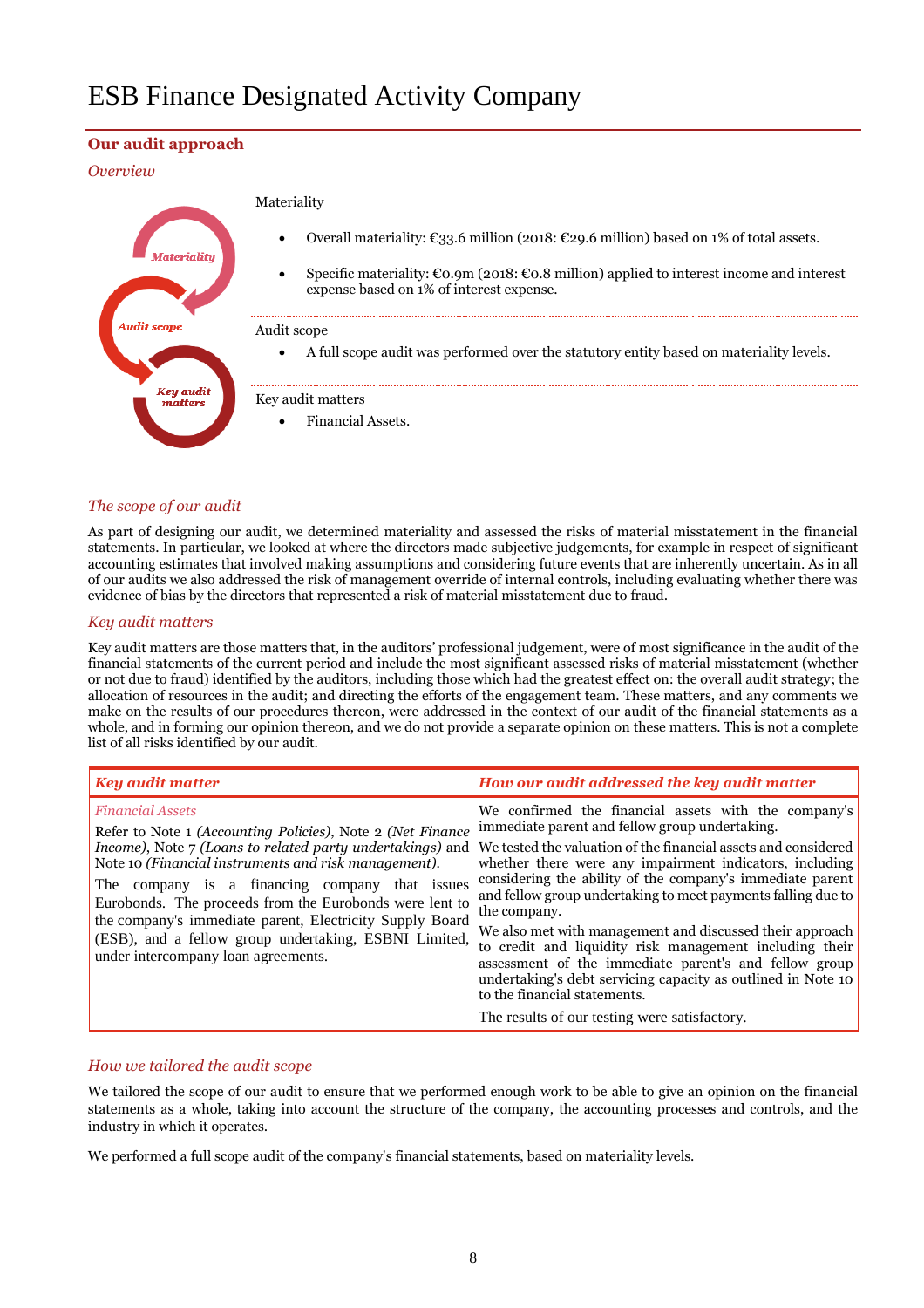#### *Materiality*

The scope of our audit was influenced by our application of materiality. We set certain quantitative thresholds for materiality. These, together with qualitative considerations, helped us to determine the scope of our audit and the nature, timing and extent of our audit procedures on the individual financial statement line items and disclosures and in evaluating the effect of misstatements, both individually and in aggregate on the financial statements as a whole.

Based on our professional judgement, we determined materiality for the financial statements as a whole as follows:

| Overall materiality                       | €33.6 million (2018: €29.6 million)<br>Specific materiality: $\epsilon$ 0.9m (2018: $\epsilon$ 0.8 million) applied to interest income and<br>interest expense based on 1% of interest expense.                                                                                                            |
|-------------------------------------------|------------------------------------------------------------------------------------------------------------------------------------------------------------------------------------------------------------------------------------------------------------------------------------------------------------|
| How we determined it                      | 1% of total assets                                                                                                                                                                                                                                                                                         |
| <b>Rationale for benchmark</b><br>applied | The company is a finance vehicle for ESB Group and issues Eurobonds, the<br>proceeds of which are advanced to its immediate parent company and fellow group<br>undertakings. Therefore, we consider that the main focus of the users of the financial<br>statements to be the total assets of the company. |

We agreed with the Audit Committee that we would report to them misstatements identified during our audit above  $\epsilon_{0.5}$ million (2018: €0.5 million) as well as misstatements below that amount that, in our view, warranted reporting for qualitative reasons.

#### **Conclusions relating to going concern**

We have nothing to report in respect of the following matters in relation to which ISAs (Ireland) require us to report to you where:

- the directors' use of the going concern basis of accounting in the preparation of the financial statements is not appropriate; or
- the directors have not disclosed in the financial statements any identified material uncertainties that may cast significant doubt about the company's ability to continue to adopt the going concern basis of accounting for a period of at least twelve months from the date when the financial statements are authorised for issue.

However, because not all future events or conditions can be predicted, this statement is not a guarantee as to the company's ability to continue as a going concern.

#### **Reporting on other information**

The other information comprises all of the information in the Annual report and financial statements other than the financial statements and our auditors' report thereon. The directors are responsible for the other information. Our opinion on the financial statements does not cover the other information and, accordingly, we do not express an audit opinion or, except to the extent otherwise explicitly stated in this report, any form of assurance thereon.

In connection with our audit of the financial statements, our responsibility is to read the other information and, in doing so, consider whether the other information is materially inconsistent with the financial statements or our knowledge obtained in the audit, or otherwise appears to be materially misstated. If we identify an apparent material inconsistency or material misstatement, we are required to perform procedures to conclude whether there is a material misstatement of the financial statements or a material misstatement of the other information. If, based on the work we have performed, we conclude that there is a material misstatement of this other information, we are required to report that fact. We have nothing to report based on these responsibilities.

With respect to the Directors' report, we also considered whether the disclosures required by the Companies Act 2014 have been included.

Based on the responsibilities described above and our work undertaken in the course of the audit, ISAs (Ireland) and the Companies Act 2014 require us to also report certain opinions and matters as described below.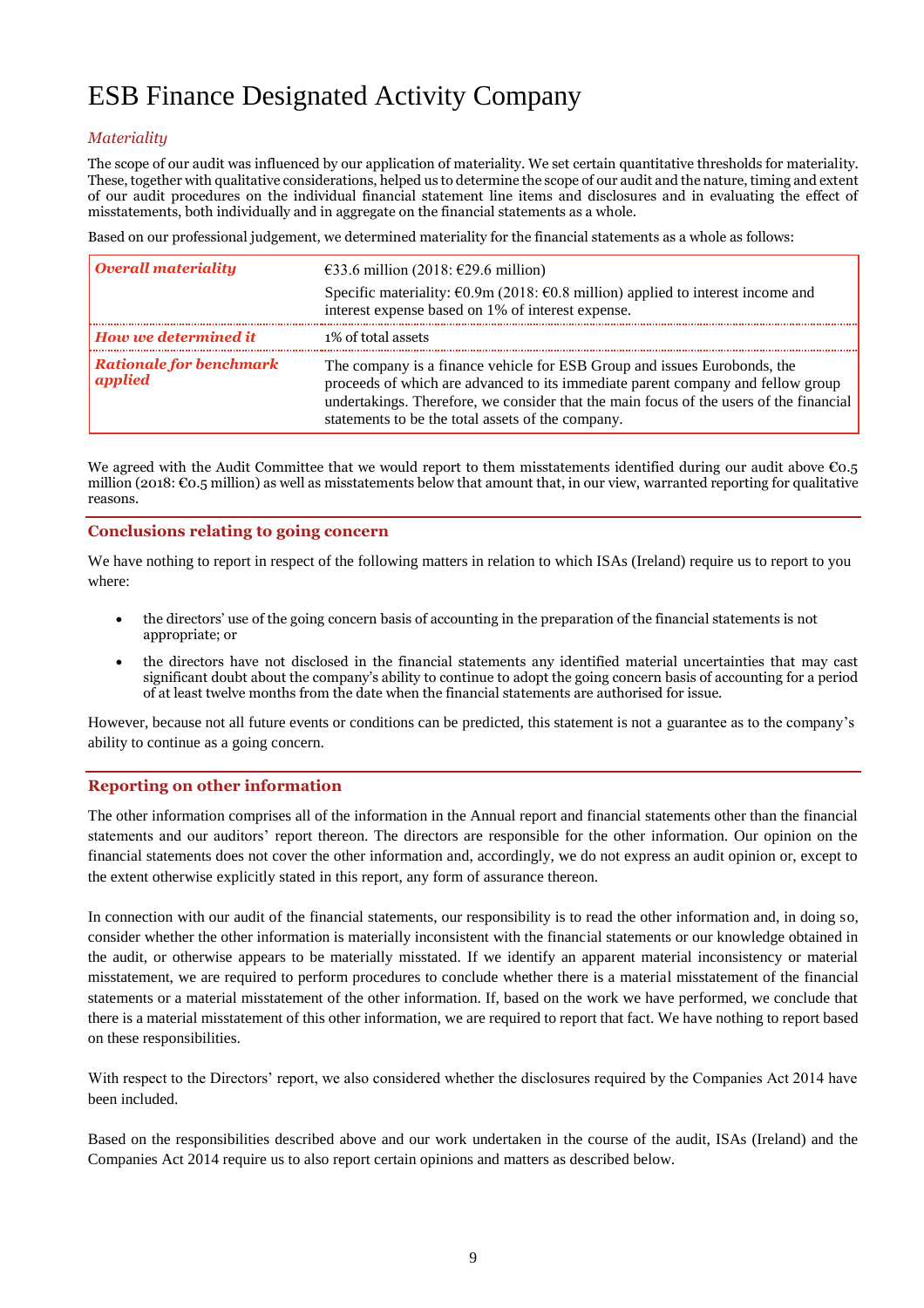#### *Directors' report*

- In our opinion, based on the work undertaken in the course of the audit, the information given in the Directors' report for the year ended 31 December 2019 is consistent with the financial statements and has been prepared in accordance with applicable legal requirements.
- Based on our knowledge and understanding of the company and its environment obtained in the course of the audit, we have not identified any material misstatements in the Directors' report.

#### *Corporate governance statement*

- In our opinion, based on the work undertaken in the course of the audit of the financial statements, the description of the main features of the internal control and risk management systems in relation to the financial reporting process included in the Corporate Governance Statement, is consistent with the financial statements and have been prepared in accordance with section 1373(2)(c).
- Based on our knowledge and understanding of the company and its environment obtained in the course of the audit of the financial statements, we have not identified material misstatements in the description of the main features of the internal control and risk management systems in relation to the financial reporting process included in the Corporate Governance Statement.

#### **Responsibilities for the financial statements and the audit**

#### *Responsibilities of the directors for the financial statements*

As explained more fully in the Statement of directors' responsibilities set out on page 5, the directors are responsible for the preparation of the financial statements in accordance with the applicable framework and for being satisfied that they give a true and fair view.

The directors are also responsible for such internal control as they determine is necessary to enable the preparation of financial statements that are free from material misstatement, whether due to fraud or error.

In preparing the financial statements, the directors are responsible for assessing the company's ability to continue as a going concern, disclosing as applicable, matters related to going concern and using the going concern basis of accounting unless the directors either intend to liquidate the company or to cease operations or have no realistic alternative but to do so.

#### *Auditors' responsibilities for the audit of the financial statements*

Our objectives are to obtain reasonable assurance about whether the financial statements as a whole are free from material misstatement, whether due to fraud or error, and to issue an auditors' report that includes our opinion. Reasonable assurance is a high level of assurance, but is not a guarantee that an audit conducted in accordance with ISAs (Ireland) will always detect a material misstatement when it exists. Misstatements can arise from fraud or error and are considered material if, individually or in the aggregate, they could reasonably be expected to influence the economic decisions of users taken on the basis of these financial statements.

A further description of our responsibilities for the audit of the financial statements is located on the IAASA website at:

[https://www.iaasa.ie/getmedia/b2389013-1cf6-458b-9b8f](https://www.iaasa.ie/getmedia/b2389013-1cf6-458b-9b8f-a98202dc9c3a/Description_of_auditors_responsibilities_for_audit.pdf)[a98202dc9c3a/Description\\_of\\_auditors\\_responsibilities\\_for\\_audit.pdf](https://www.iaasa.ie/getmedia/b2389013-1cf6-458b-9b8f-a98202dc9c3a/Description_of_auditors_responsibilities_for_audit.pdf)

This description forms part of our auditors' report.

#### *Use of this report*

This report, including the opinions, has been prepared for and only for the company's members as a body in accordance with section 391 of the Companies Act 2014 and for no other purpose. We do not, in giving these opinions, accept or assume responsibility for any other purpose or to any other person to whom this report is shown or into whose hands it may come save where expressly agreed by our prior consent in writing.

## **Other required reporting**

#### **Companies Act 2014 opinions on other matters**

- We have obtained all the information and explanations which we consider necessary for the purposes of our audit.
- In our opinion the accounting records of the company were sufficient to permit the financial statements to be readily and properly audited.
- The financial statements are in agreement with the accounting records.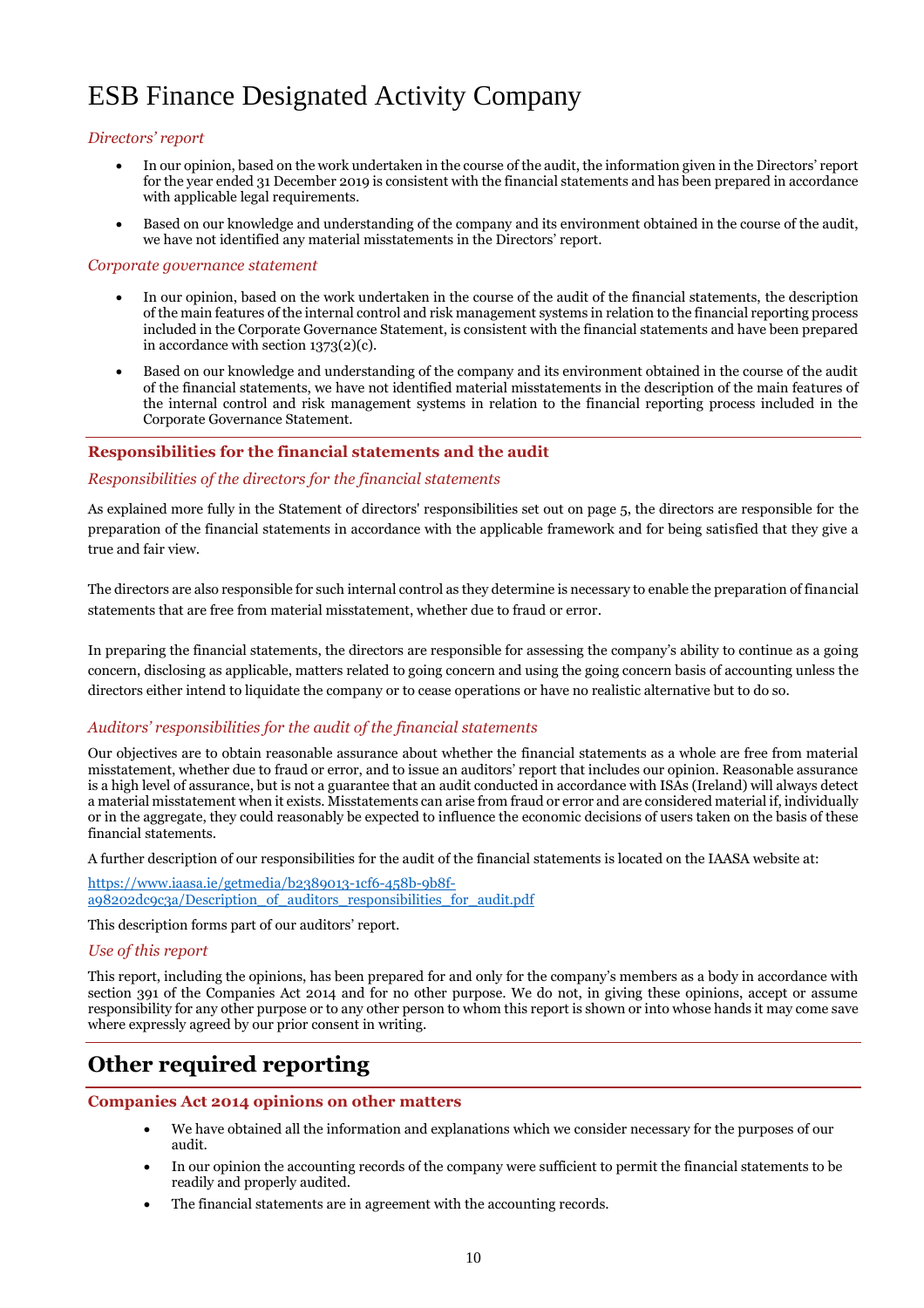#### **Other exception reporting**

#### *Directors' remuneration and transactions*

Under the Companies Act 2014 we are required to report to you if, in our opinion, the disclosures of directors' remuneration and transactions specified by sections 305 to 312 of that Act have not been made. We have no exceptions to report arising from this responsibility.

#### **Appointment**

We were appointed by the directors on 8 August 2017 to audit the financial statements for the year ended 31 December 2017 and subsequent financial periods. The period of total uninterrupted engagement is 3 years, covering the years ended 31 December 2017 to 31 December 2019.

Mary Cleary

Mary Cleary for and on behalf of PricewaterhouseCoopers Chartered Accountants and Statutory Audit Firm Dublin 15 June 2020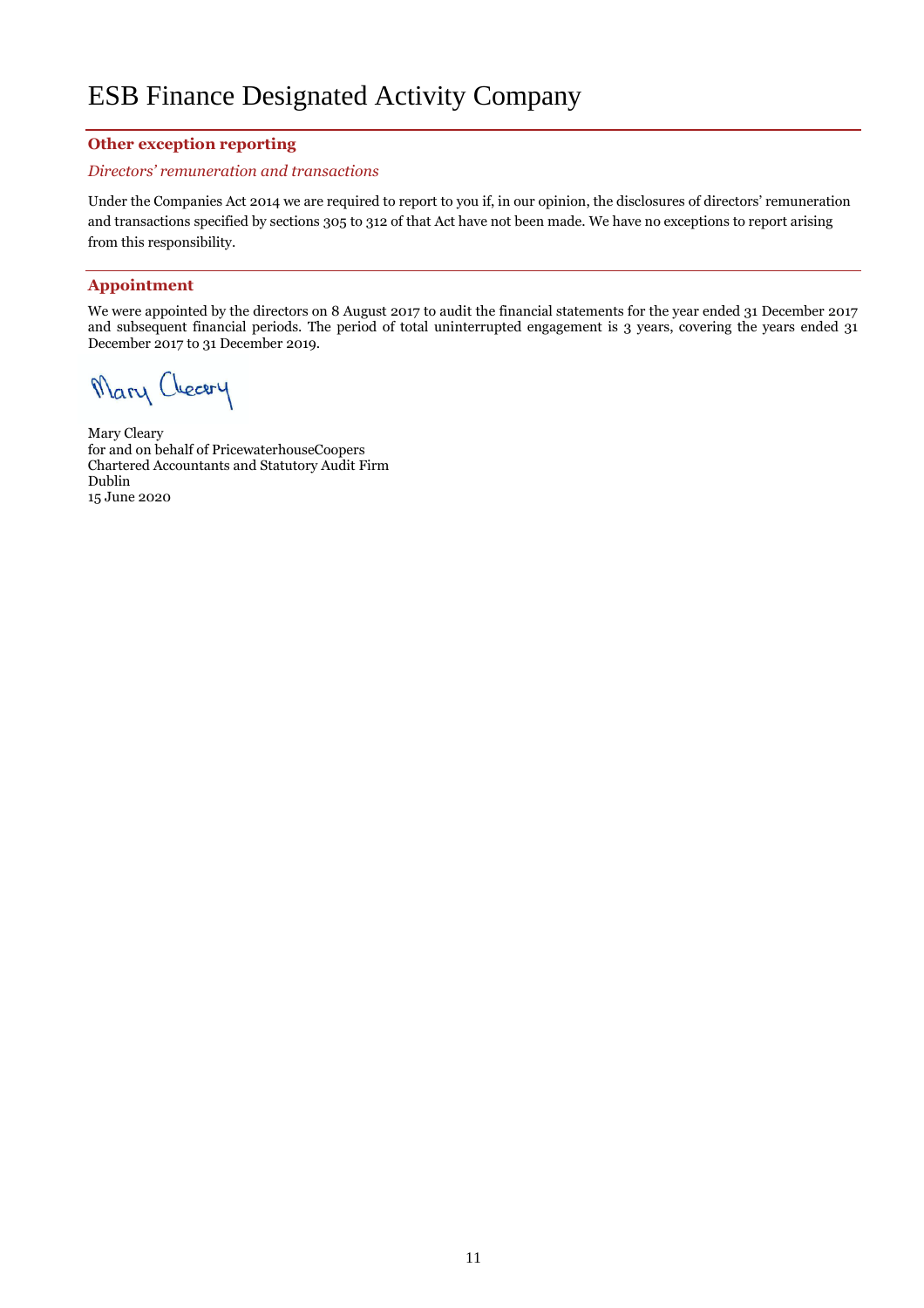## Statement of comprehensive income

*for the year ended 31 December 2019*

|                                                                   | <b>Note</b>    | 2019<br>$\epsilon$ '000 | 2018<br>$\epsilon$ '000 |
|-------------------------------------------------------------------|----------------|-------------------------|-------------------------|
| Finance income                                                    | $\overline{2}$ | 89,851                  | 75,563                  |
| Finance expense                                                   | $\overline{2}$ | (88, 647)               | (74, 782)               |
| Net finance income                                                |                | 1,204                   | 781                     |
| Other expenses (net)                                              | $\mathfrak{Z}$ | (624)                   | (83)                    |
| <b>Profit before taxation</b>                                     |                | 580                     | 698                     |
| Income tax expense                                                | 5              | (145)                   | (175)                   |
| Profit for the year                                               |                | 435                     | 523                     |
| Other comprehensive income                                        |                |                         |                         |
| Total comprehensive income attributable to equity<br>shareholders |                | 435                     | 523                     |

The notes on pages 16 to 30 form and integral part of the financial statements.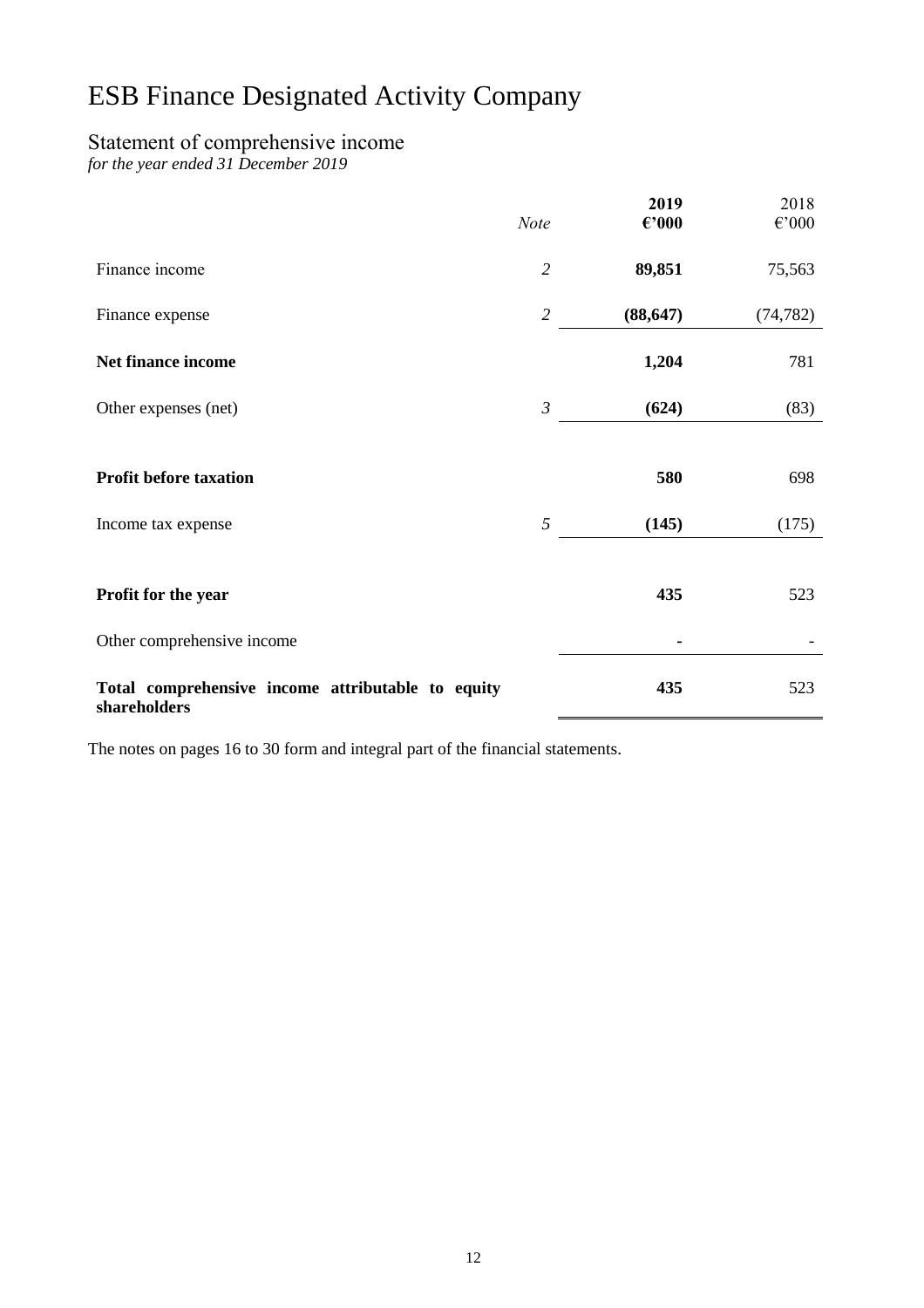## Statement of financial position

*as at 31 December 2019*

|                                       |                  | 2019            | 2018                 |
|---------------------------------------|------------------|-----------------|----------------------|
|                                       | Note             | $\epsilon$ '000 | $\epsilon{\cdot}000$ |
| <b>Non-current assets</b>             |                  |                 |                      |
| Deferred tax asset                    | 6                | 1,870           | 2,015                |
| Derivative financial instruments      | 10               |                 | 4,185                |
| Loans to related party undertakings   | $\overline{7}$   | 2,974,733       | 2,685,743            |
| <b>Total non-current assets</b>       |                  | 2,976,603       | 2,691,943            |
| <b>Current assets</b>                 |                  |                 |                      |
| Cash at bank                          |                  | 4,011           | 5,491                |
| Derivative financial instruments      | 10               | 4,650           |                      |
| Loans to related party undertakings   | 7                | 378,500         | 264,603              |
| <b>Total current assets</b>           |                  | 387,161         | 270,094              |
| <b>Total assets</b>                   |                  | 3,363,764       | 2,962,037            |
| <b>Equity</b>                         |                  |                 |                      |
| Share capital                         | 11               |                 |                      |
| <b>Retained losses</b>                |                  | (5,623)         | (6,058)              |
| Shareholder's deficit                 |                  | (5,623)         | (6,058)              |
| <b>Non-current liabilities</b>        |                  |                 |                      |
| Loans and borrowings                  | 9                | 2,974,761       | 2,685,141            |
| Derivative financial instruments      | 10               |                 | 4,185                |
| <b>Total non-current liabilities</b>  |                  | 2,974,761       | 2,689,326            |
| <b>Current liabilities</b>            |                  |                 |                      |
| Loans and borrowings                  | 9                | 320,413         | 214,210              |
| Loans from related party undertakings | $\boldsymbol{8}$ | 16,047          | 15,310               |
| Trade and other payables              | 8                | 53,516          | 49,249               |
| Derivative financial instruments      | 10               | 4,650           |                      |
| <b>Total current liabilities</b>      |                  | 394,626         | 278,769              |
| <b>Total liabilities</b>              |                  | 3,369,387       | 2,968,095            |
| <b>Total equity and liabilities</b>   |                  | 3,363,764       | 2,962,037            |

The notes on pages 16 to 30 form and integral part of the financial statements.

On behalf of the board

Pat Ferdan

Pat Ferdan Elbum 16g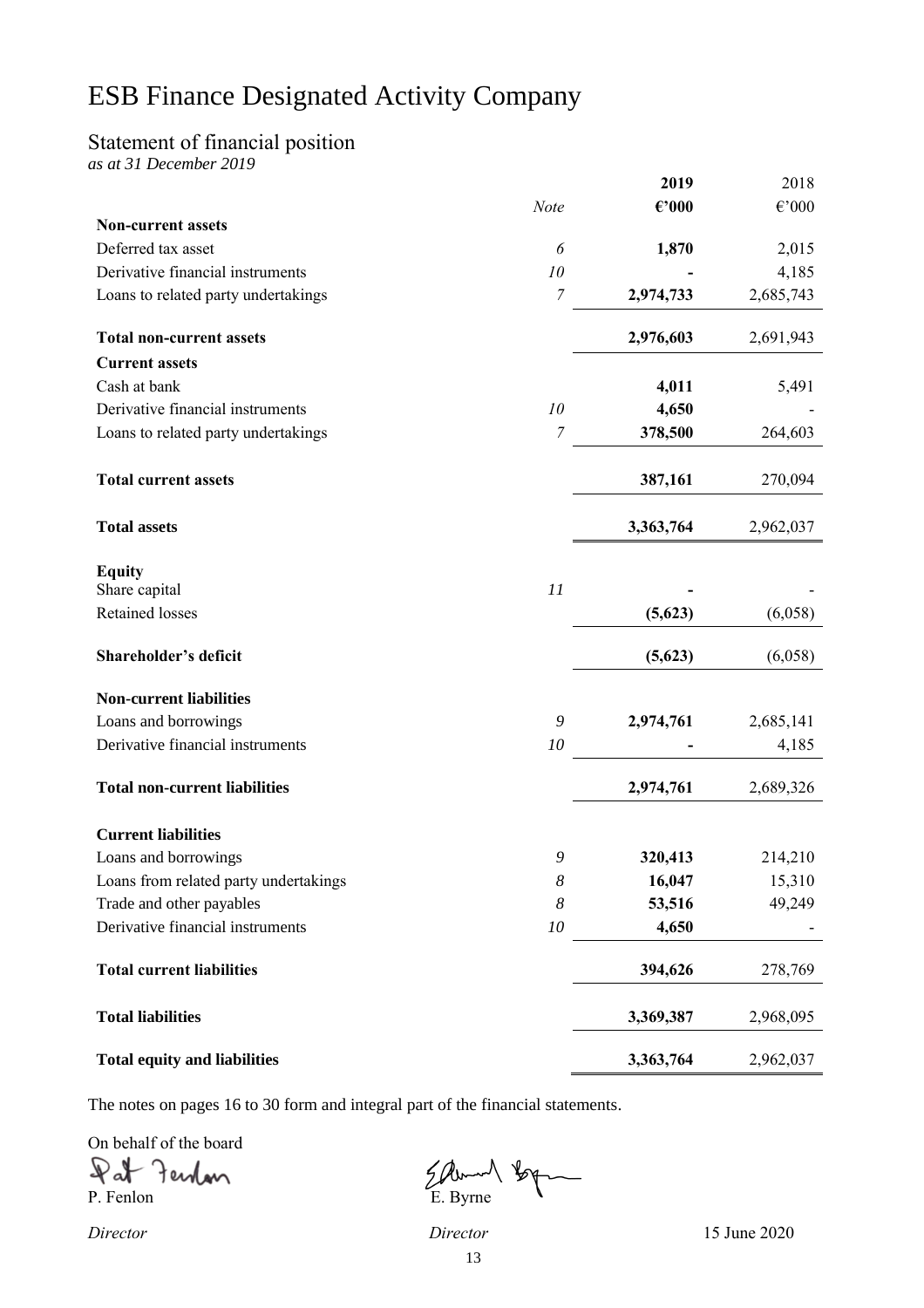## Statement of changes in shareholder's equity

*for the year end 31 December 2019*

|                                          | <b>Share</b><br>Capital<br>$\epsilon$ '000 | <b>Retained</b><br>losses<br>$\epsilon$ '000 | <b>Total</b><br>$\epsilon$ '000 |
|------------------------------------------|--------------------------------------------|----------------------------------------------|---------------------------------|
| At 1 January 2018                        |                                            | (6,581)                                      | (6,581)                         |
| Profit for the year                      |                                            | 523                                          | 523                             |
| At 31 December 2018                      |                                            | (6,058)                                      | (6,058)                         |
| At 1 January 2019<br>Profit for the year |                                            | (6,058)<br>435                               | (6,058)<br>435                  |
| At 31 December 2019                      |                                            | (5,623)                                      | (5,623)                         |

The notes on pages 16 to 30 form and integral part of the financial statements.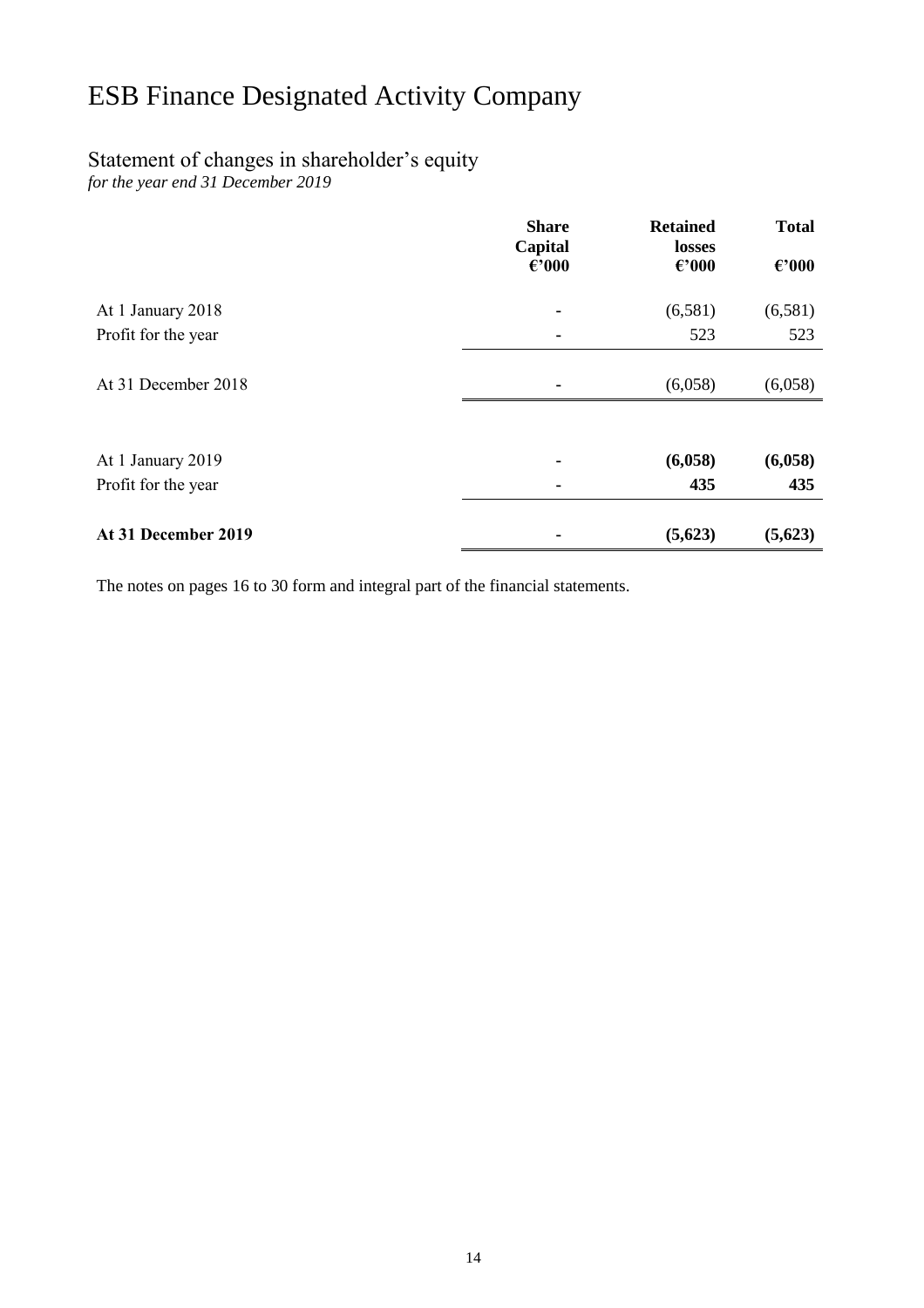### Statement of cash flows

*for the year ended 31 December 2019*

|                                                          | 2019            | 2018            |
|----------------------------------------------------------|-----------------|-----------------|
|                                                          | $\epsilon$ '000 | $\epsilon$ '000 |
| <b>Cash flows from operating activities</b>              |                 |                 |
| Profit after taxation                                    | 435             | 523             |
|                                                          |                 |                 |
| Adjust for:                                              |                 |                 |
| Foreign currency losses                                  | 624             | 83              |
| Interest income                                          | (89, 851)       | (75, 563)       |
| Interest expense                                         | 88,647          | 74,782          |
| Income tax charge                                        | 145             | 175             |
|                                                          |                 |                 |
| Operating cash outflow before changes in working capital |                 |                 |
|                                                          |                 |                 |
| Increase in loans and other receivables                  | (377, 538)      | (493,500)       |
| Increase in loans and other payables                     | 384,783         | 500,000         |
| Debt issue cost paid                                     | (7,133)         | (6,500)         |
| Interest received                                        | 88,125          | 77,290          |
| Interest paid                                            | (89,717)        | (76, 273)       |
| Net cash (outflow)/inflow from operating activities      | (1,480)         | 1,017           |
|                                                          |                 |                 |
| Net (decrease)/increase in cash and cash equivalents     | (1,480)         | 1,017           |
|                                                          |                 |                 |
| Cash and cash equivalents at 1 January                   | 5,491           | 4,474           |
|                                                          |                 |                 |
| Cash and cash equivalents at 31 December                 | 4,011           | 5,491           |

The notes on pages 16 to 30 form and integral part of the financial statements.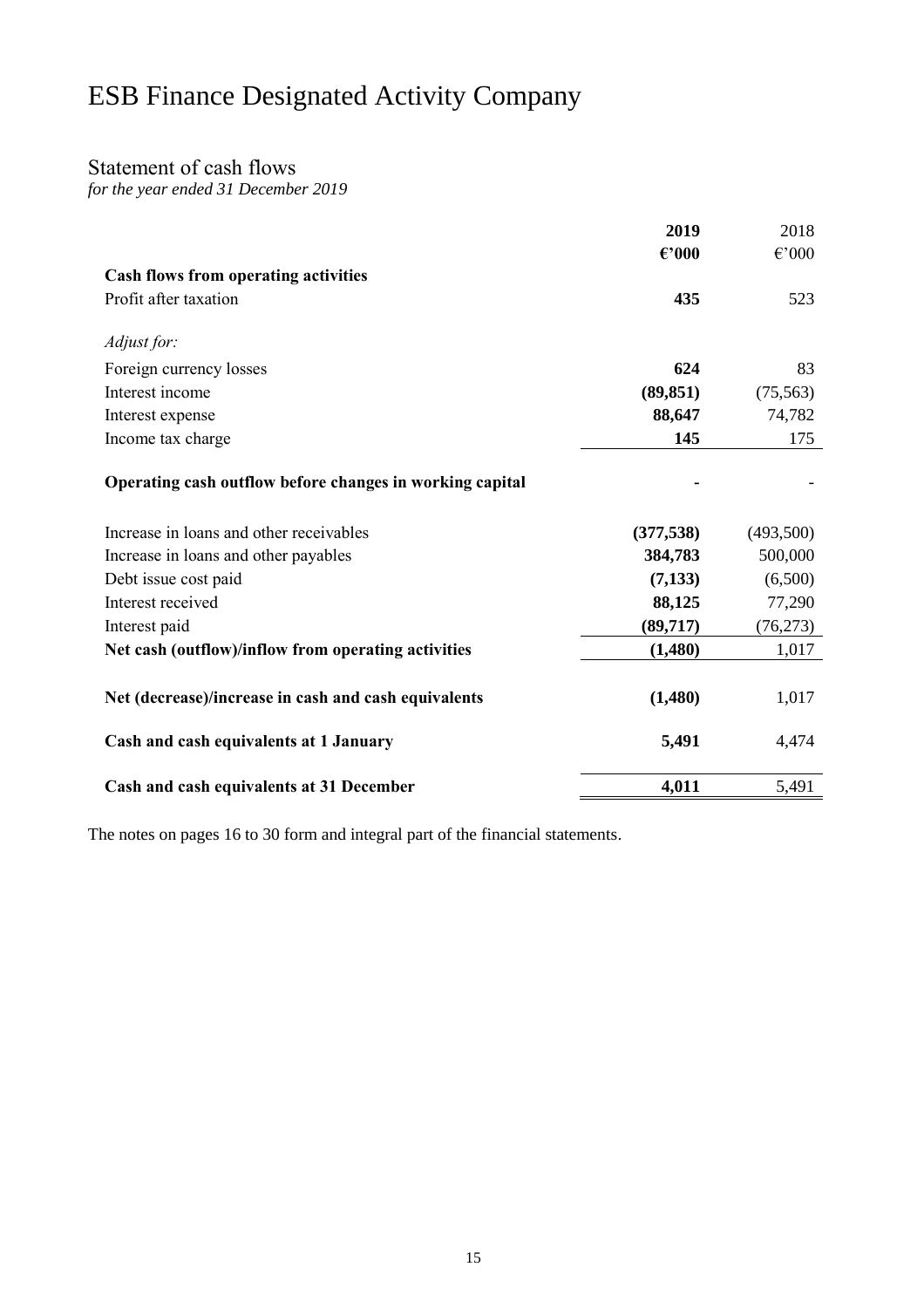## Notes to the financial statements

### **1 Accounting policies**

ESB Finance Designated Activity Company ("ESB Finance DAC" or "the company") is a limited company incorporated in Ireland, under the registered number 480184. The company is a wholly owned subsidiary of the Electricity Supply Board ("ESB" or "parent entity"). The principal activity of the company is the issue of loan notes and the provision of funding to undertakings in the ESB group. The address of its registered office is Two Gateway, East Wall Road, Dublin 3.

The following accounting policies have been applied consistently in dealing with items which are considered material in relation to the company's financial statements.

### **1.1 Basis of preparation of financial statements**

The financial statements have been prepared in accordance with International Financial Reporting Standards (IFRSs), as adopted by the EU (EU IFRSs). The financial statements have been prepared in accordance with the EU IFRS standards and interpretations issued and effective for accounting periods ending on or before 31 December 2019.

The financial statements are presented in euro, rounded to the nearest thousand, which is the company's functional currency, and are prepared on an historical cost basis, except for derivative financial instruments, which are measured at fair value.

The preparation of the financial statements in conformity with EU IFRS, requires management to make judgements, estimates and assumptions that affect the application of policies and reported amounts of assets and liabilities, income and expenses. These estimates and associated assumptions are based on historical experience and various other factors that are believed to be reasonable under the circumstances, the results of which form the basis of making judgements about the carrying values of assets and liabilities that are not readily apparent from other sources. Actual results may differ from these estimates.

The estimates and underlying assumptions are reviewed on an ongoing basis. There have been no judgements made by management in the application of EU IFRS that are expected to have a significant effect on the financial statements or estimates with a significant risk of material misstatement in the next year.

### **1.2 Going concern**

The financial statements have been prepared on a going concern basis, which assumes that the company has adequate financial resources to continue in operational existence for at least 12 months from the date of approval of these financial statements.

At 31 December 2019, the company had a shareholder's deficit of  $\epsilon$ 5.6 million (2018:  $\epsilon$ 6.1 million).

The directors, having regard to the continued support of the company's parent undertaking, ESB, have a reasonable expectation that the company will have adequate financial resources to continue in operational existence for at least 12 months from the date of approval of these financial statements and consider that it is appropriate to adopt the going concern basis in preparing the financial statements.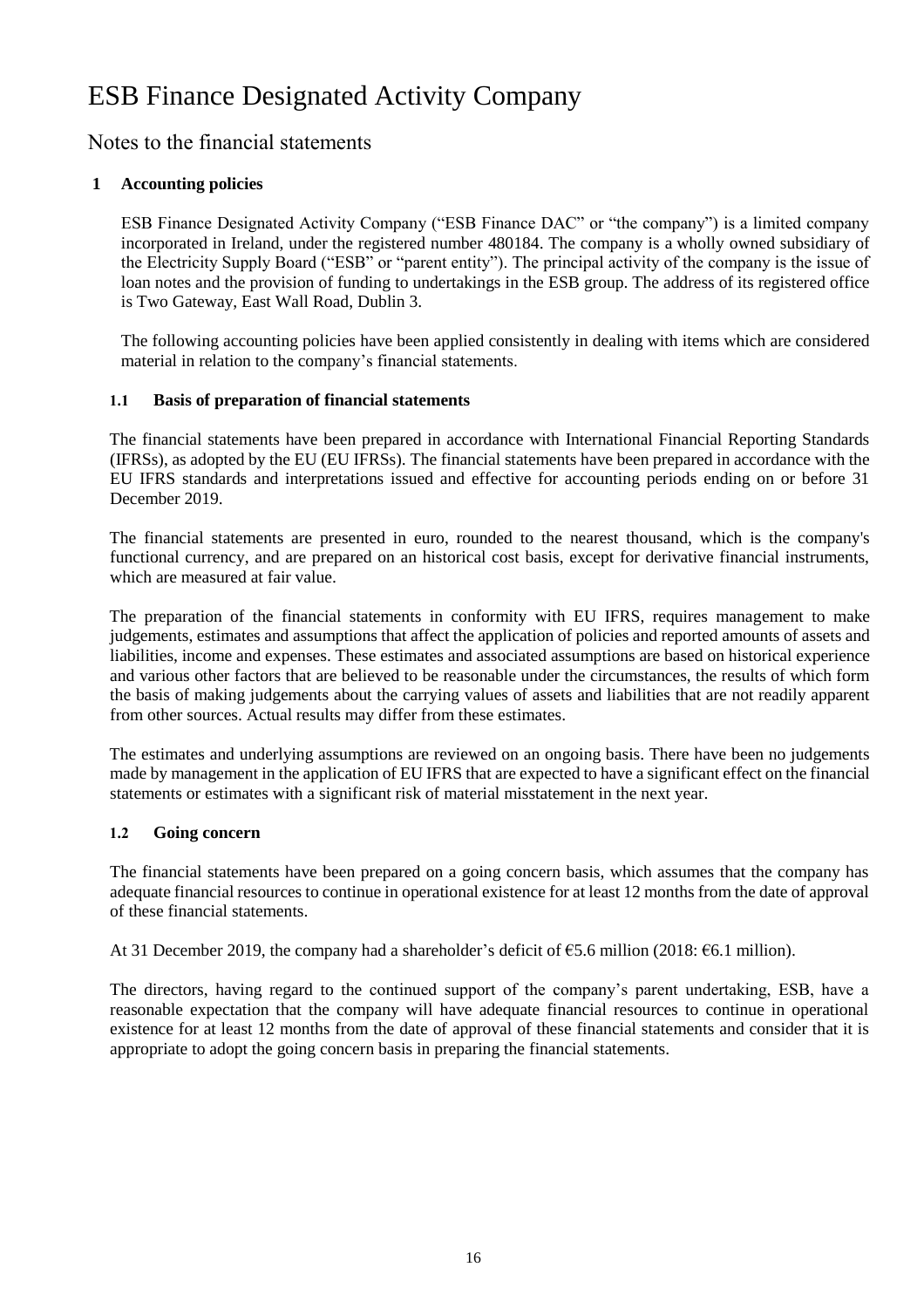Notes to the financial statements *(continued)*

### **1 Accounting policies** *(continued)*

#### **1.3 New Standards and Interpretations**

#### *IFRS 16: Leases*

IFRS 16 is a new accounting standard that is effective from 1 January 2019 and has had no impact on the company's financial statements of year end 31 December 2019.

#### **1.4 Amounts due from related party undertakings**

Amounts due from related party undertakings include loans and interest on these loans. Under IFRS 9, impairment is assessed using the expected credit loss model. In determining the impairment loss, amounts due from related party undertakings are classified as amounts repayable on demand, low credit risk receivables and amounts for which there has been a substantial increase in credit risk since initial recognition. In determining an expected credit loss, regard is given to historic performance of the relevant loan as well as forward looking information for the relevant related party undertakings including detailed discounted cash flow forecasts, where appropriate.

#### **1.5 Loans and balances with related party undertakings**

Loans and balances with related party undertakings are non-derivative financial assets or liabilities which are not quoted in an active market. They are included in current assets or current liabilities on the balance sheet, except for those with maturities greater than twelve months after the balance sheet date, which are included in non-current assets or non-current liabilities. Loans and balances are initially recorded at fair value and thereafter at amortised cost. If a financial asset measured at amortised cost is modified without this resulting in derecognition, a gain or loss is recognised in profit or loss. The gain or loss is calculated as the difference between the original contractual cash flows and the modified cash flows discounted at the original effective interest rate.

#### **1.6 Impairment**

The company assesses on a forward looking basis the expected credit losses associated with its debt instruments carried at amortised cost. The impairment methodology applied depends on whether there has been a significant increase in credit risk.

For loans and balances with related parties, the company applies the general approach permitted by IFRS 9, which requires 12 month expected credit losses to be recognised on initial recognition of these receivables. If a significant increase in credit risk occurs, this requires expected lifetime credit loss to be recognised on these receivables.

### **1.7 Cash and cash equivalents**

Cash and cash equivalents include cash in hand, deposits repayable on demand and other short-term highly liquid investments with original maturities of three months or less. Bank overdrafts are shown within borrowings in current liabilities in the statement of financial position.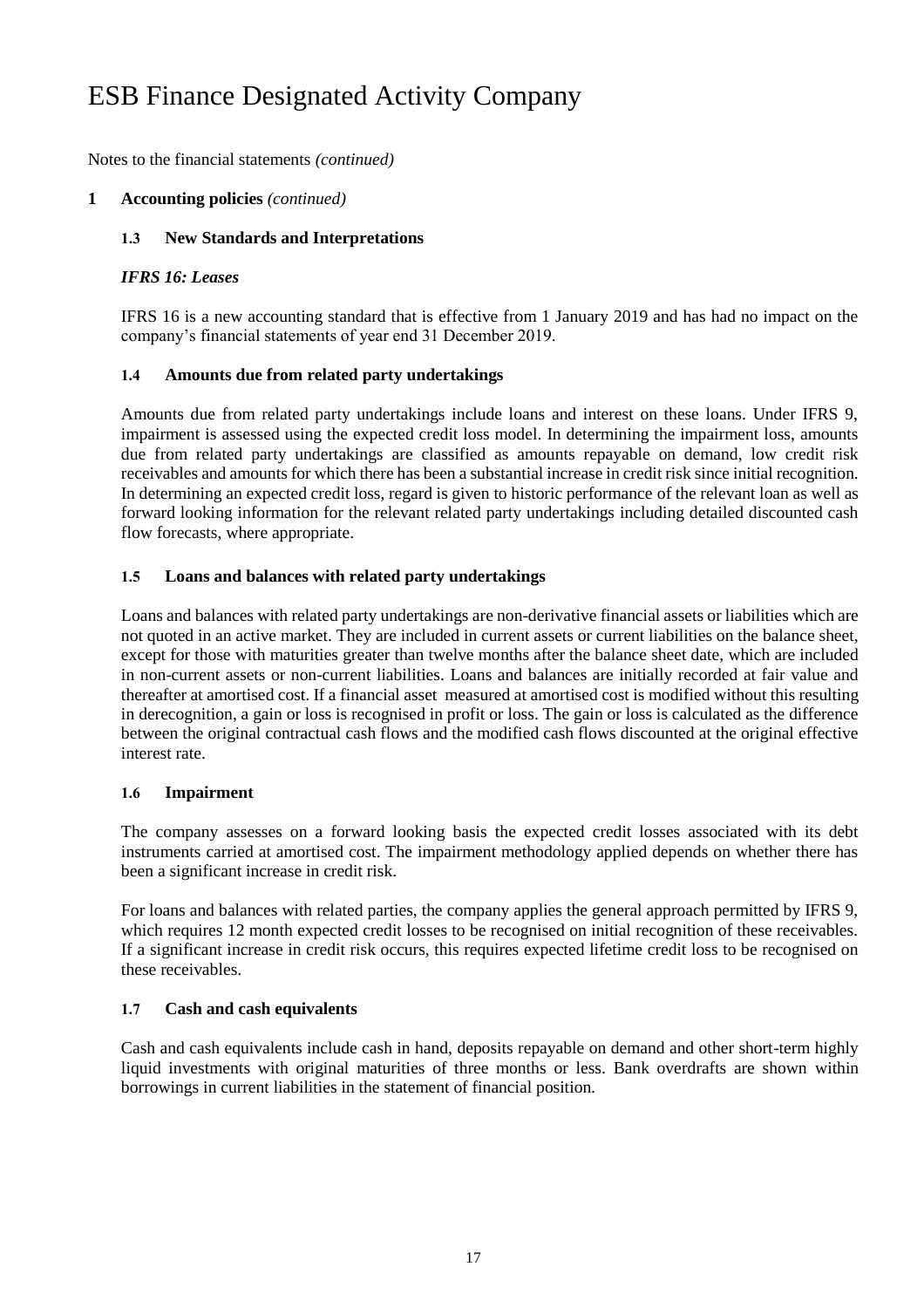Notes to the financial statements *(continued)*

### **1 Accounting policies** *(continued)*

#### **1.8 Derivative financial instruments**

An interest rate swap is used by the company to hedge the variable interest rate on its borrowings. All such derivatives are recognised at fair value and are re-measured to fair value at the Balance Sheet date. Gains and losses on its subsequent re-measurement are recognised directly in the Profit and Loss Account.

#### **1.9 Trade and other payables**

Trade and other payables are initially recorded at fair value, which is usually the original invoiced amount, and subsequently carried at amortised cost using the effective interest rate method.

#### **1.10 Interest bearing borrowings**

Interest bearing borrowings are recognised initially at fair value less attributable transaction costs. Subsequent to initial recognition these borrowings are stated at amortised cost using the effective interest rate method. If a financial liability measured at amortised cost is modified without this resulting in derecognition, a gain or loss is recognised in profit or loss. The gain or loss is calculated as the difference between the original contractual cash flows and the modified cash flows discounted at the original effective interest rate.

#### **1.11 Loans and other receivables from group companies and loans from group companies**

Loans to and receivables from group companies and loans from group companies are non-derivative financial assets or liabilities with fixed or determined payments that are not quoted in an active market. They are included in current assets or liabilities in the statement of financial position, except for those with maturities greater than twelve months after the reporting date, which are included in non-current assets or liabilities. At initial recognition, they are measured at fair value and thereafter at amortised cost using the effective interest method, less (in the case of assets) any impairment losses. Interest calculated using the effective interest method is recognised in profit or loss.

The effective interest method is a method of calculating the amortised cost of a financial asset or liability and of allocating the interest income or expense over the relevant period. The effective interest rate is the rate that exactly discounts estimated future cash payments or receipts through the expected life of the financial instrument or, where appropriate, a shorter period to the net carrying amount of the financial asset or liability. Loans and receivables are assessed at each reporting date to determine whether there is objective evidence that they are impaired.

#### **1.12 Loans and borrowings**

Interest bearing loans and borrowings are recognised initially at fair value less attributable transaction costs. Subsequent to initial recognition these borrowings are measured at amortised cost using the effective interest rate method.

#### **1.13 Finance income and expense**

Finance income represents the return receivable by the company on loans to and receivables from group undertakings and is recognised in profit or loss as it accrues using the effective interest rate method.

Interest expense on loans and borrowings is recognised in profit or loss as it accrues using the effective interest rate method.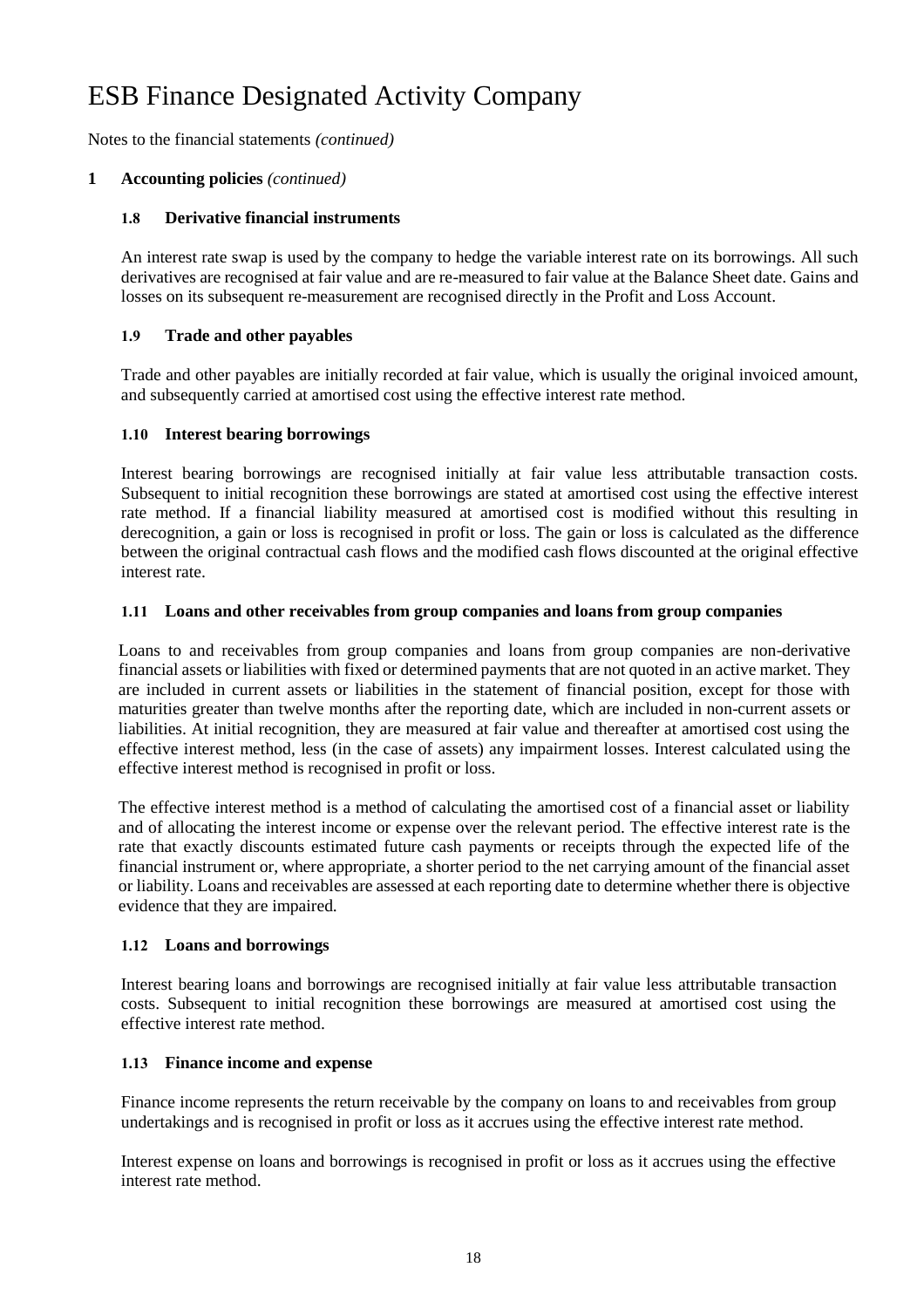Notes to the financial statements *(continued)*

#### **1 Accounting policies** *(continued)*

#### **1.14 Current and deferred taxation**

Income tax on the profit or loss for the year comprises current and deferred tax. Income tax is recognised in the Income Statement, except to the extent that it relates to items recognised directly in other comprehensive income or equity.

#### *Current tax*

Current tax is provided at current rates and is calculated on the basis of results for the year.

#### *Deferred tax*

Deferred tax is provided using the Balance Sheet liability method, providing for temporary differences between the carrying amounts of assets and liabilities for financial reporting purposes and the amounts used for taxation purposes.

Deferred tax assets are recognised only to the extent that it is more likely than not that there will be suitable taxable profits from which the future reversal of the underlying temporary differences can be deducted.

Deferred tax is measured at the tax rates that are expected to apply in the periods in which temporary differences reverse, based on tax rates and laws enacted or substantively enacted at the Balance Sheet date.

#### **1.15 Foreign currency transactions**

Transactions in foreign currencies are recorded at the rate ruling at the date of the transactions. The resulting monetary assets and liabilities are translated at the rate ruling at the reporting date and the exchange differences are dealt with through profit or loss in the statement of comprehensive income. Nonmonetary assets and liabilities are carried at historical cost and not subsequently retranslated.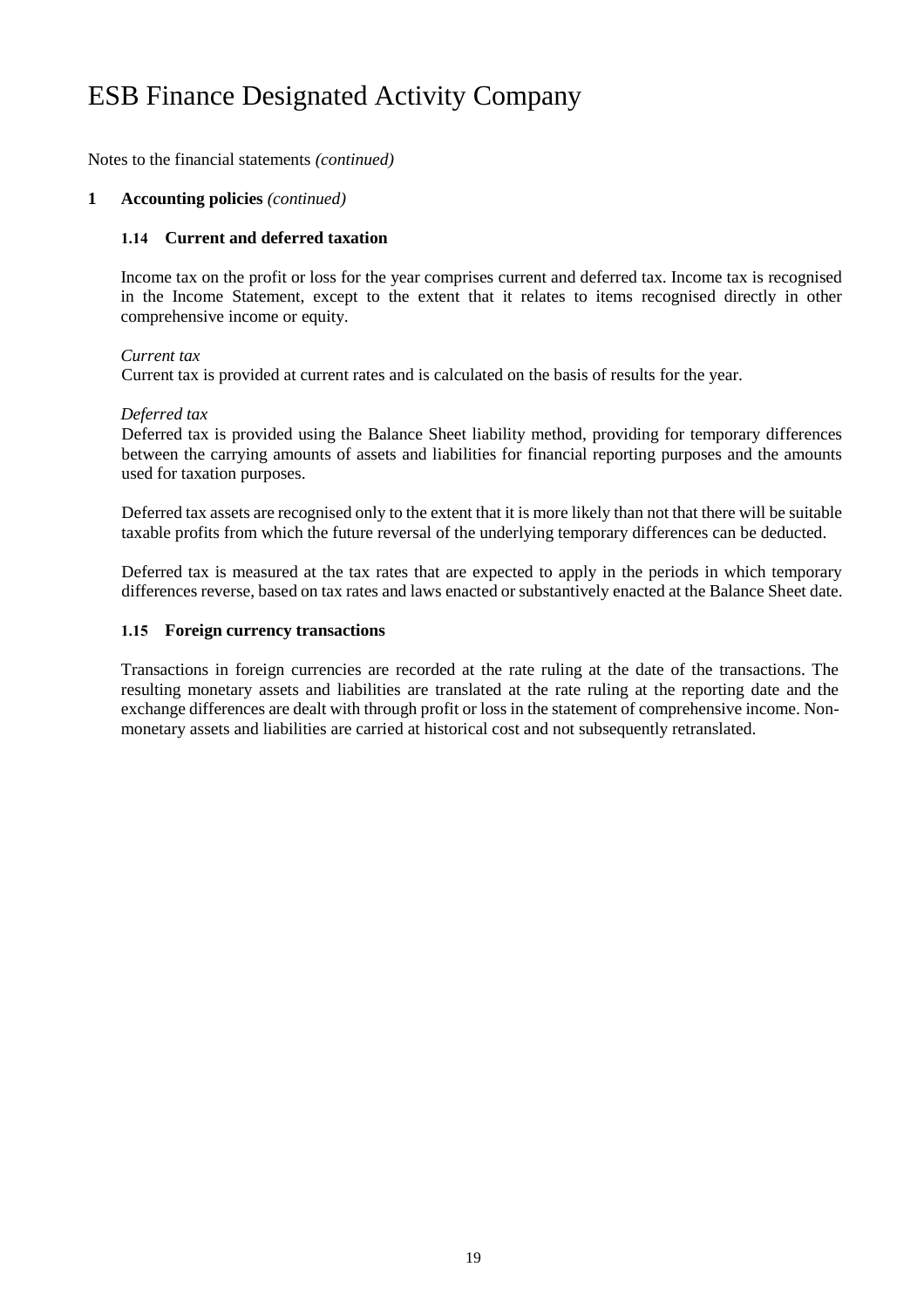Notes to the financial statements *(continued)*

### **2 Net finance income**

|                                                   | 2019            | 2018            |
|---------------------------------------------------|-----------------|-----------------|
|                                                   | $\epsilon$ '000 | $\epsilon$ '000 |
| <b>Finance income</b>                             |                 |                 |
| 66,952<br>Interest on loans to parent undertaking |                 | 54,335          |
| 22,701<br>Interest on loans to group undertaking  |                 | 21,228          |
| Net Mark to market on interest rate swap          | <b>198</b>      |                 |
|                                                   |                 |                 |
| 89,851                                            |                 | 75,563          |
| <b>Finance expense</b>                            |                 |                 |
| Interest on amounts owed to parent undertaking    | (140)           | (139)           |
| Interest payable on Eurobond<br>(88,507)          |                 | (74, 565)       |
| Net Mark to market on interest rate swap          |                 | (78)            |
| (88, 647)                                         |                 | (74,782)        |
| Net finance income                                | 1,204           | 781             |

The interest rate swaps do not qualify for hedge accounting under IFRS 9 and accordingly fair value movements are recognised in the statement of comprehensive income.

#### **3 Other expenses**

| 2019<br>$\epsilon$ '000 | 2018<br>$\epsilon{\cdot}000$ |
|-------------------------|------------------------------|
| 624                     | 83                           |
| 624                     | 83                           |
|                         |                              |

### **4 Statutory and other information**

Profit before taxation is stated after charging:

| 2019                                       | 2018            |
|--------------------------------------------|-----------------|
| $\epsilon$ '000                            | $\epsilon$ '000 |
| Auditor's remuneration, including expenses | $\mathbf{Q}$    |

The audit fee is paid by a fellow group company.

The company had no directly hired employees during the year and hence incurred no direct labour costs (2018: €nil). The directors received no remuneration for their services to the company.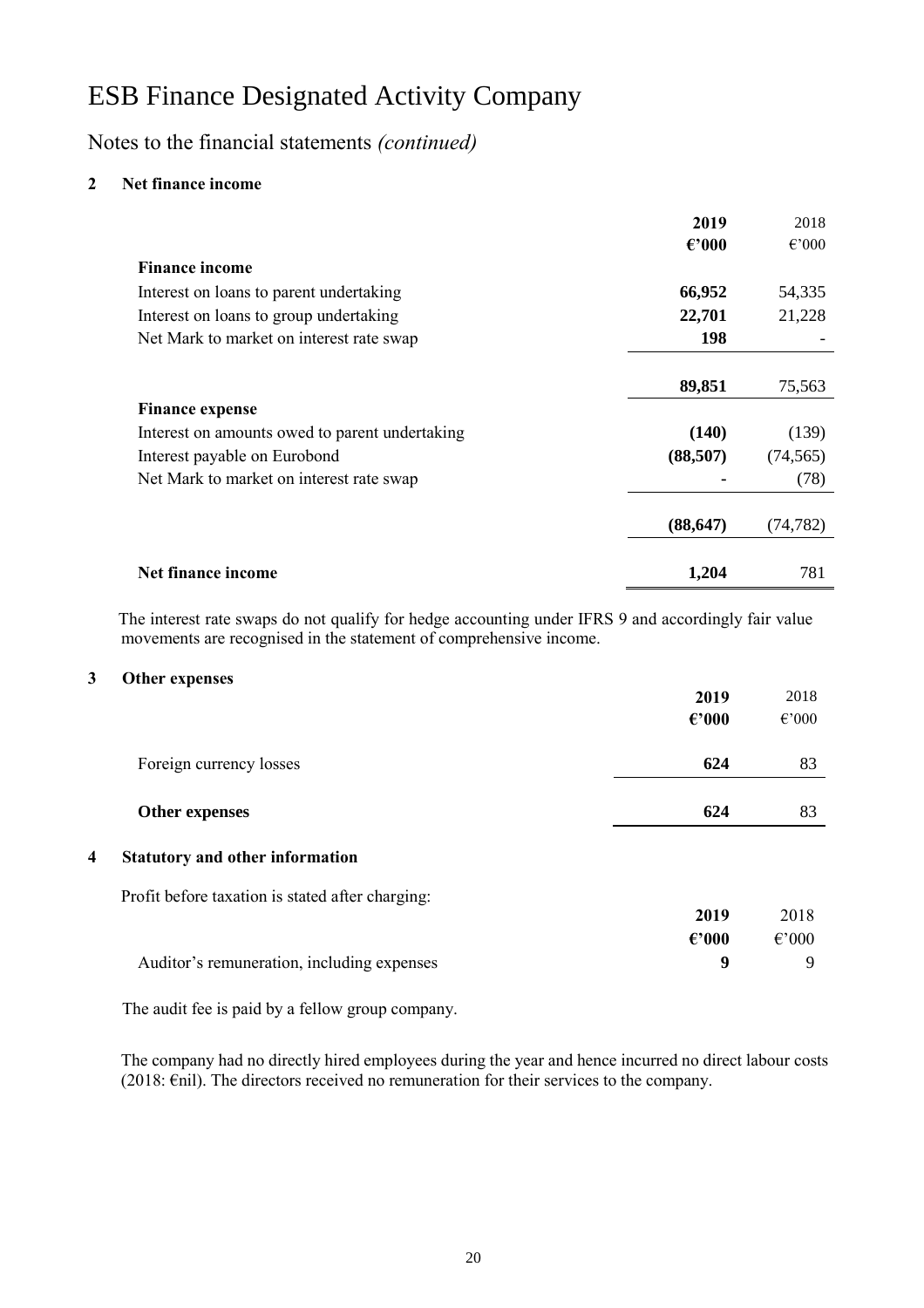## Notes to the financial statements *(continued)*

| 5 | <b>Taxation on profit on ordinary activities</b> |                 |                 |
|---|--------------------------------------------------|-----------------|-----------------|
|   |                                                  | 2019            | 2018            |
|   |                                                  | $\epsilon$ '000 | $\epsilon$ '000 |
|   | Current tax expense                              | ٠               |                 |
|   | Deferred tax charge – current year               | (145)           | (175)           |
|   | Total income tax charge                          | (145)           | (175)           |
|   | <b>Reconciliation of effective tax rate:</b>     |                 |                 |
|   | Profit before taxation                           | 580             | 698             |
|   | Tax charge at 25%                                | (145)           | (175)           |
|   | Total tax charge                                 | (145)           | (175)           |

ESB Finance DAC has established itself for tax purposes under Section 110 Taxes Consolidation Act 2007. The applicable tax rate for companies taxed under Section 110 is 25%.

#### **6 Deferred tax assets**

|              | 2019            | 2018            |
|--------------|-----------------|-----------------|
|              | $\epsilon$ '000 | $\epsilon$ '000 |
|              |                 |                 |
| Deferred tax | 1,870           | 2,015           |
|              |                 |                 |
|              | 1,870           | 2,015           |
|              |                 |                 |

The movements in temporary differences for the company were as follows:

|                                  | <b>Balance at 31</b><br><b>December</b><br>2018 | Tax charge on<br>profit in the<br>year | <b>Balance at 31</b><br><b>December</b><br>2019 |
|----------------------------------|-------------------------------------------------|----------------------------------------|-------------------------------------------------|
|                                  | $\epsilon$ '000                                 | $\epsilon$ '000                        | $\epsilon$ '000                                 |
| Tax losses carried forward       | 2,015                                           | (145)                                  | 1,870                                           |
| <b>Total deferred tax assets</b> | 2,015                                           | (145)                                  | 1,870                                           |

The deferred tax asset of €1.87 million at 31 December 2019 relates to losses forward of €7.48 million available for offset against taxable profits in the future. The tax losses do not expire under current tax legislation. The directors believe that it is probable that these losses forward will be utilised in the future by way of offset against future taxable profits of the company.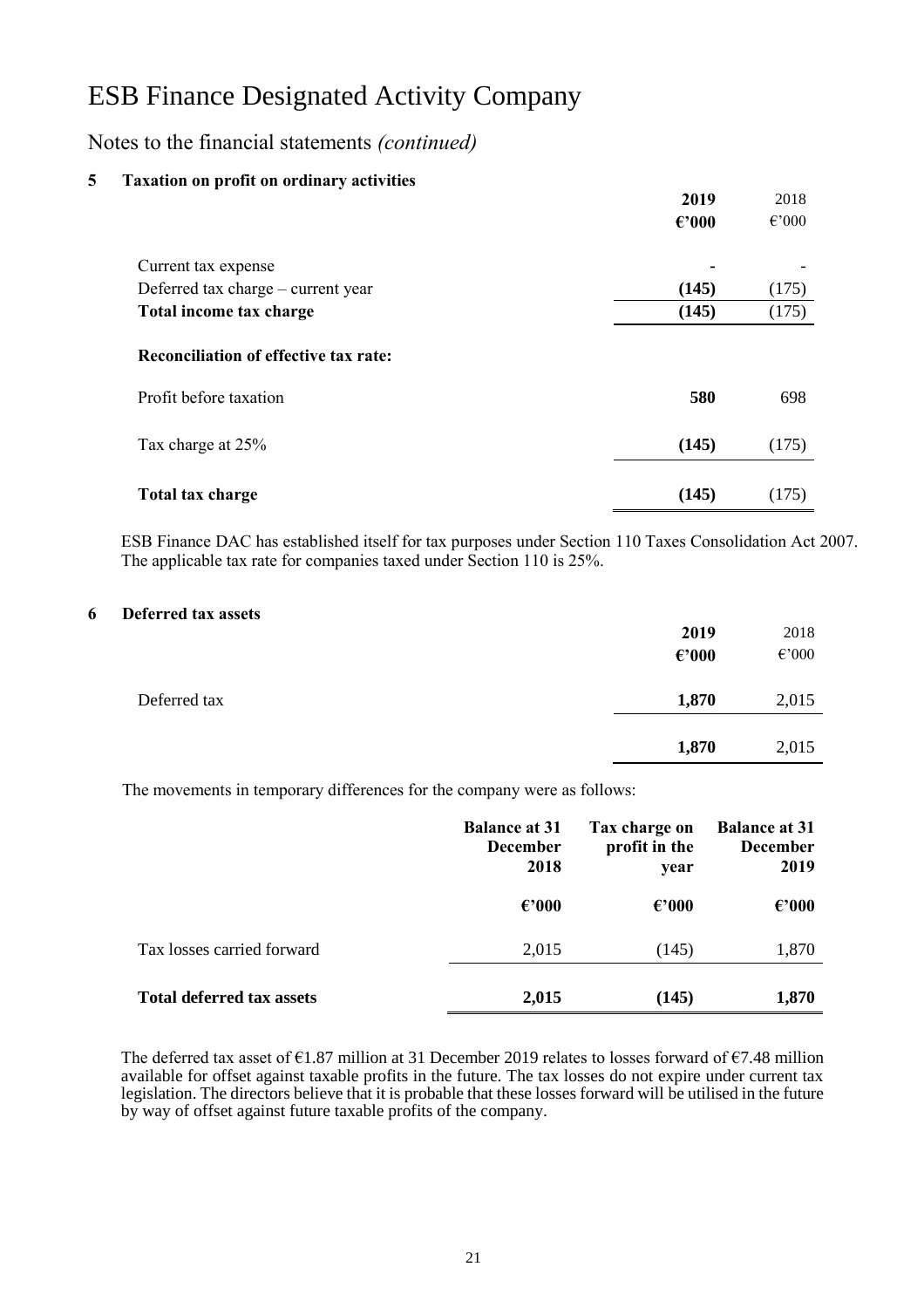Notes to the financial statements *(continued)*

### **7 Loans to related party undertakings**

|                                                                                    | 2019            | 2018                 |
|------------------------------------------------------------------------------------|-----------------|----------------------|
|                                                                                    | $\epsilon$ '000 | $\epsilon$ '000      |
| Amounts owed from parent undertaking                                               | 33,768          | 247,213              |
| Amounts owed from fellow group undertaking                                         | 344,732         | 17,390               |
| Total current amounts receivable                                                   | 378,500         | 264,603              |
| Amounts owed from parent undertaking<br>Amounts owed from fellow group undertaking | 2,974,733       | 2,378,095<br>307,648 |
| Total non-current amounts receivable                                               | 2,974,733       | 2,685,743            |
| Total loans to related party undertakings                                          | 3,353,233       | 2,950,346            |

At 31 December 2019, the company had balances (including interest accrued) receivable of €3,353.2 million (2018: €2,950.3 million) from related party undertakings. These receivables relate to loans to related parties.

At 31 December 2019, there was €36.5 million (2018: €33.0 million) interest accrued on amounts owed from parent undertaking and  $\epsilon$ 21.3 million (2018:  $\epsilon$ 17.4 million) interest accrued on amounts owed from the fellow group undertaking.

All of the loans are performing in accordance with their terms and conditions and are expected to be recovered. None of the loans were impaired at 31 December 2019.

### **8 Trade and other payables**

|                                    | 2019<br>$\epsilon$ '000 | 2018<br>$\epsilon$ '000 |
|------------------------------------|-------------------------|-------------------------|
| Accrued interest                   | 53,516                  | 49,249                  |
| Amounts owed to parent undertaking | 16,047                  | 15,310                  |
|                                    | 69,563                  | 64,559                  |

All trade and other payables fall due within one year; their carrying value equates to fair value due to short term nature.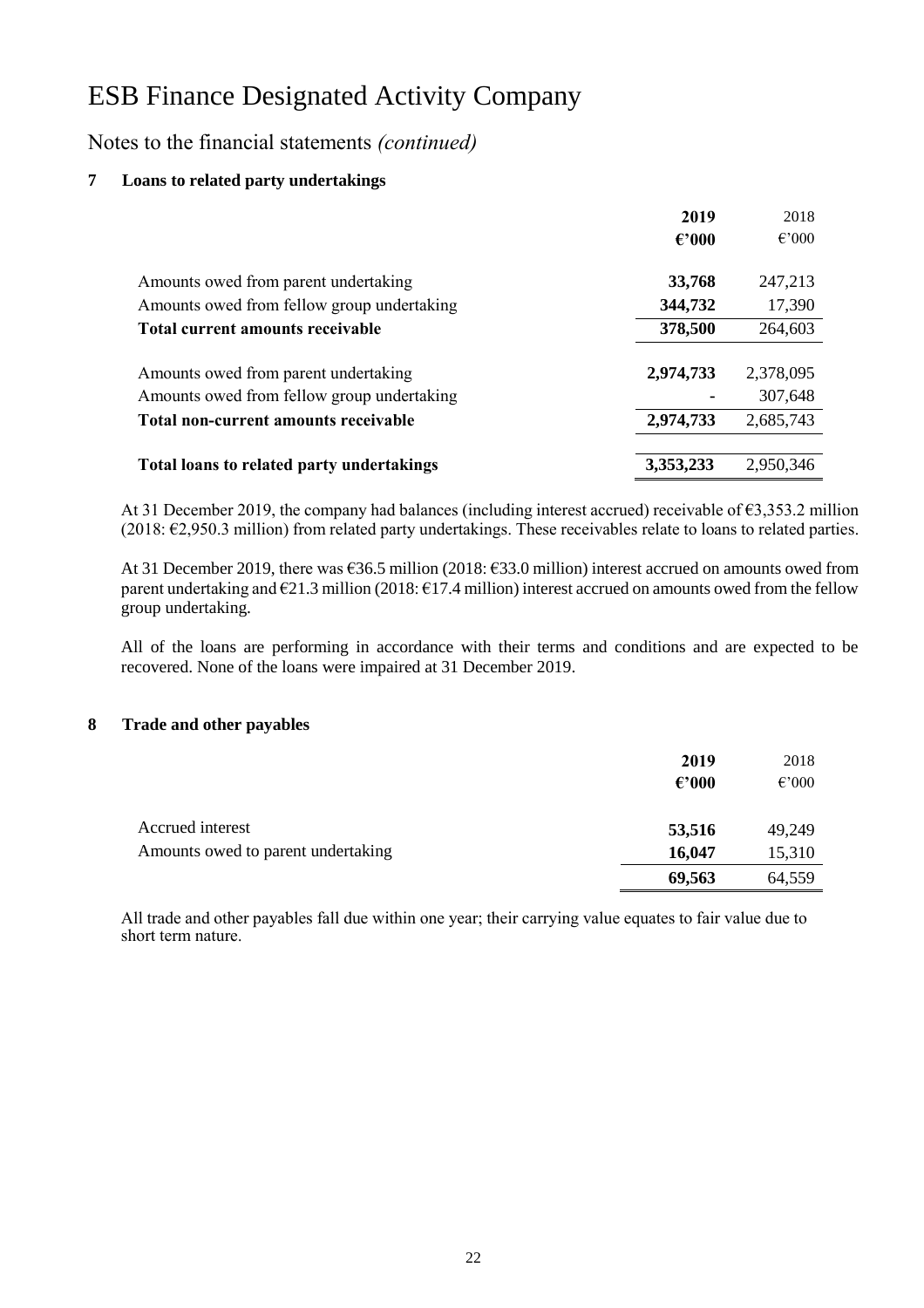### Notes to the financial statements *(continued)*

#### **9 Loans and borrowings**

|                                                                                                                                           | 2019                 | 2018                 |
|-------------------------------------------------------------------------------------------------------------------------------------------|----------------------|----------------------|
|                                                                                                                                           | $\epsilon$ '000      | $\epsilon$ '000      |
| Current borrowings repayable within 1 year                                                                                                | 320,413              | 214,210              |
| Non-current borrowings repayable between one and five years<br>(Eurobond)<br>Non-current borrowings repayable after five years (Eurobond) | 289,190<br>2,685,571 | 306,905<br>2,378,236 |
| <b>Total Non-current borrowings</b>                                                                                                       | 2,974,761            | 2,685,141            |
| Total Loans and borrowings                                                                                                                | 3,295,174            | 2,899,351            |

The total outstanding principal of borrowings was €3,323.2 million at 31 December 2019 (2018: €2,922.7 million) and has been recorded net of unamortised financing costs of  $\epsilon$ 28.1 million (2018:  $\epsilon$ 23.3 million).

For information and disclosure on the company's exposure to interest rate and liquidity risks see note 10. The following table summarises the terms of the outstanding borrowings as at 31 December:

| <b>Facility</b>                           | Repayable | <b>Interest</b> | 2019<br>$\epsilon$ '000 | 2018<br>$\epsilon$ '000 |
|-------------------------------------------|-----------|-----------------|-------------------------|-------------------------|
| Stg£275 million 10 year Eurobond          | Mar 2020  | 6.500\%         | 323,225                 | 307,434                 |
| $E$ 215.2 million 7 year Eurobond         | Nov 2019  | 4.375%          |                         | 215,217                 |
| $€300$ million 10 year Eurobond           | Jan 2024  | 3.494%          | 300,000                 | 300,000                 |
| €500 million 12 year Eurobond             | Jun 2027  | 2.125%          | 500,000                 | 500,000                 |
| $\epsilon$ 600 million 15 year Eurobond   | Jun 2031  | 1.875%          | 600,000                 | 600,000                 |
| $\epsilon$ 500 million 12 year Eurobond   | Feb 2029  | 1.750%          | 500,000                 | 500,000                 |
| $\epsilon$ 500 million 15 year Eurobond   | Nov 2033  | 2.125%          | 500,000                 | 500,000                 |
| $\epsilon$ 500 million 11 year Green Bond | Jun 2030  | 1.125%          | 500,000                 |                         |
| $€100$ million 25 year Eurobond           | Apr 2044  | 2.000%          | 100,000                 |                         |
|                                           |           |                 | 3,323,225               | 2,922,651               |
| Deferred financing costs and              |           |                 |                         |                         |
| unamortised debt issuance discount        |           |                 | (28.051)                | (23,300)                |
|                                           |           |                 |                         | 2,899,351               |

The company issued a €100 million 25 year Eurobond with a fixed coupon of 2.000% on 17 April 2019, and a €500 million 11 year Green Bond with a fixed coupon of 1.125% on 11 June 2019. Both bonds are under the ESB and the ESB Finance DAC €5bn EMTN Programme, which is fully, irrevocably and unconditionally guaranteed by ESB.

The company repaid a €215.2 million 7 year Eurobond in November 2019.

ESB was rated A- by Standard & Poor's and A3 (equivalent to A-) by Moody's in November 2019. The outlook on both of the agencies at year end was 'stable'.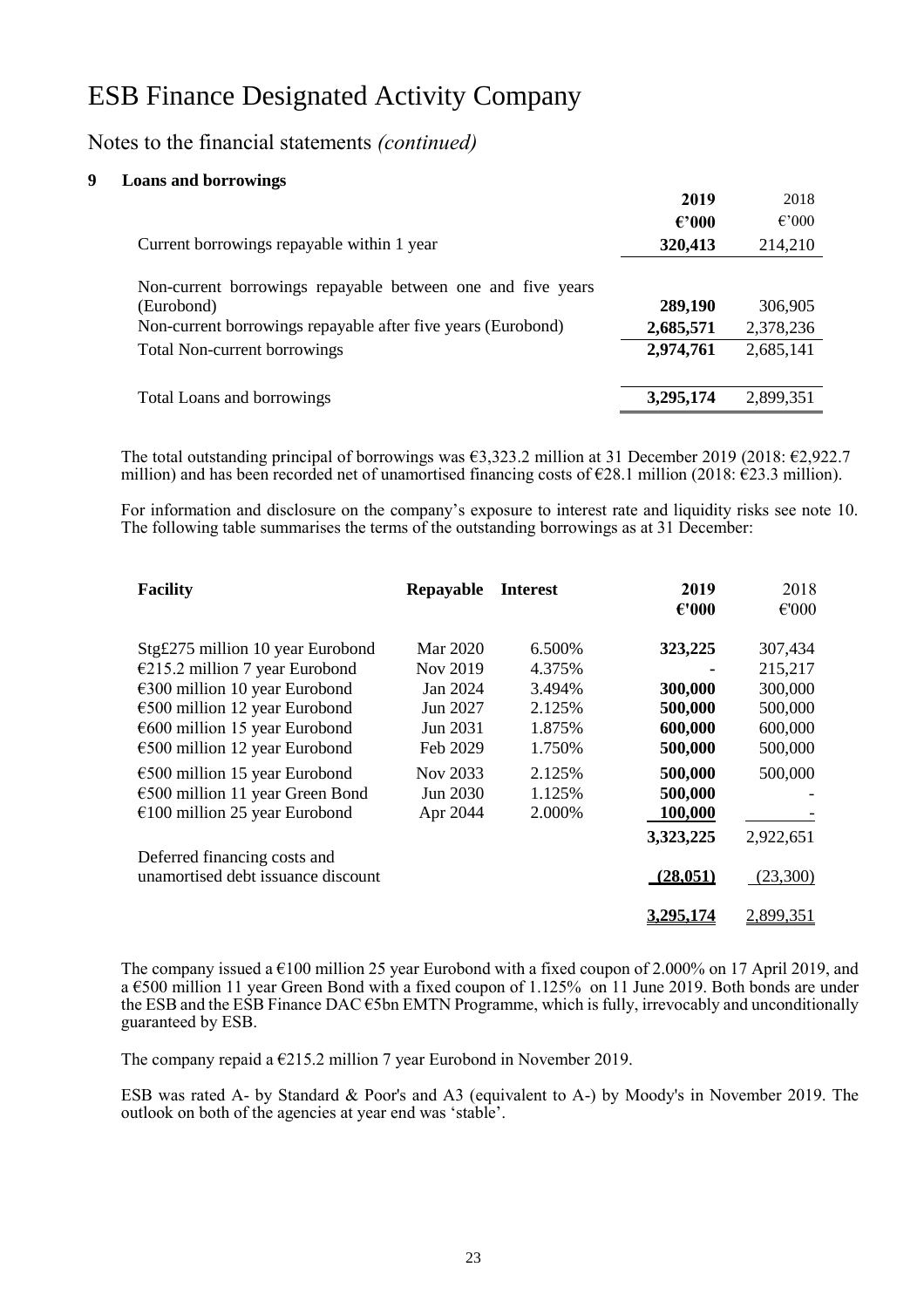## Notes to the financial statements *(continued)*

### **9 Loans and borrowings** *(continued)*

| <b>Reconciliation of</b><br>external borrowings |                 |                 |                 |                 |                 |
|-------------------------------------------------|-----------------|-----------------|-----------------|-----------------|-----------------|
|                                                 |                 |                 | Effects of      |                 | <b>Balance</b>  |
|                                                 | Balance at 1    | Cash            | foreign         |                 | at 31           |
| 2019                                            | January         | flows           | exchange        | Other           | <b>December</b> |
| <b>Debt Facility</b>                            | $\epsilon$ '000 | $\epsilon$ '000 | $\epsilon$ '000 | $\epsilon$ '000 | $\epsilon$ '000 |
| <b>ESB</b> Eurobonds                            | 2,899,351       | 377,650         | 15,791          | 2,382           | 3,295,174       |
| <b>Total</b>                                    | 2,899,351       | 377,650         | 15,791          | 2,382           | 3,295,174       |
|                                                 |                 |                 | Effects of      |                 | <b>Balance</b>  |
|                                                 | Balance at 1    | Cash            | foreign         |                 | at 31           |
| 2018                                            | January         | flows           | exchange        | Other           | <b>December</b> |
| <b>Debt Facility</b>                            | $\epsilon$ '000 | $\epsilon$ '000 | $\epsilon$ '000 | $\epsilon$ '000 | $\epsilon$ '000 |
| <b>ESB</b> Eurobonds                            | 2,334,200       | 500,000         | (2,529)         | 67,680          | 2,899,351       |
| <b>Total</b>                                    | 2,334,200       | 500,000         | (2,529)         | 67,680          | 2,899,351       |

#### **10 Financial instruments and risk management**

#### **(a) Interest rate risk**

In March 2010, the company issued a Stg£275 million 10 year Eurobond, with a fixed coupon of 6.5%, under the ESB and ESB Finance DAC €5bn Euro Medium Term Note (EMTN) Programme, which is fully, irrevocably and unconditionally guaranteed by ESB. The company has lent the proceeds from the issuance of the Eurobond to ESBNI Limited (a fellow group subsidiary) at a margin of 0.35%, which the directors believe to be a market rate of return. This loan to ESBNI Limited was fully repaid on 5 March 2020, with matching terms to that of the external Eurobond loan note.

In November 2012, ESB Finance DAC issued a €500 million 7 year Eurobond with a fixed coupon of 4.375%,  $\epsilon$ 284.8 million of which was successfully bought back in June 2016. The remaining  $\epsilon$ 215.2 million was fully repaid in November 2019.

In November 2013, ESB Finance DAC issued a  $6300$  million 10 year Eurobond with a fixed coupon of 3.494%.

In June 2015, ESB Finance DAC issued a €500 million 12 year Eurobond with a fixed coupon of 2.125%.

In June 2016, ESB Finance DAC issued a €600 million 15 year Eurobond with a fixed coupon of 1.875%.

In February 2017, ESB Finance DAC issued a €500 million 12 year Eurobond with a fixed coupon of 1.75%.

In November 2018, ESB Finance DAC issued a  $\epsilon$ 500 million 15 year Eurobond with a fixed coupon of 2.125%.

In April 2019, ESB Finance DAC issued a  $\epsilon$ 100 million 25 year Eurobond with a fixed coupon of 2%.

In June 2019, ESB Finance DAC issued a €500 million 11 year Green bond with a fixed coupon of 1.125%.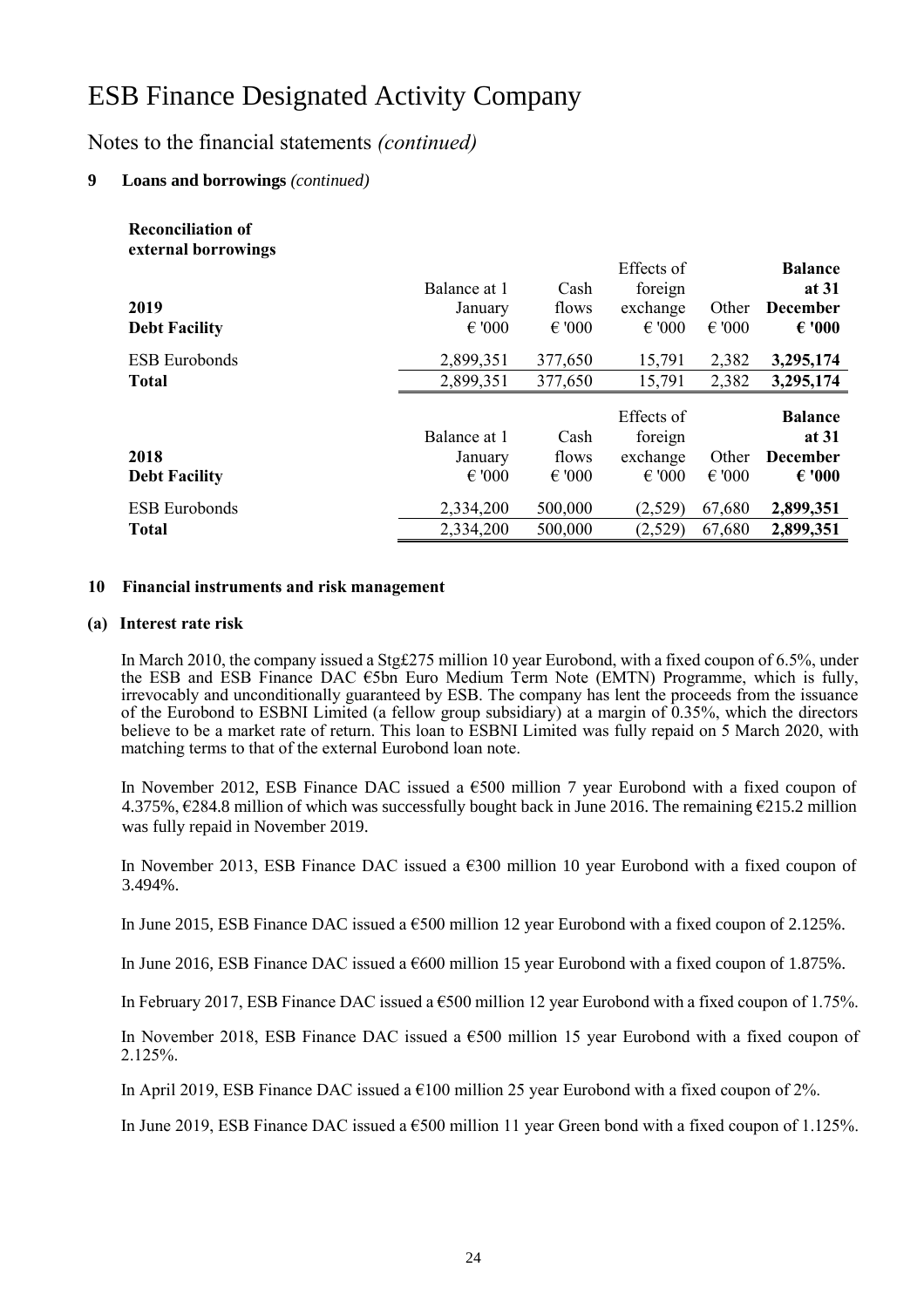## Notes to the financial statements *(continued)*

### **10 Financial instruments and risk management** *(continued)*

#### **(a) Interest rate risk** *(continued)*

In managing interest rate risk, ESB Finance DAC aims to reduce the impact of short term fluctuations on the company's earnings. In December 2012, ESB Finance DAC entered into fixed to floating interest rate swaps with a notional amount of Stg£275 million and a settlement date of March 2020 as part of the wider ESB Group hedging position. ESB Finance DAC also immediately entered back to back interest rate swaps with ESBNI Limited to effectively eliminate the company's interest rate exposure on these derivatives. There is a minimal impact on profits due to the interest rate swaps in place (see note 2).

#### **(b) Foreign currency risk**

Foreign currency exposures arise mainly on the translation of foreign currency denominated liabilities and receivable balances into euro, which is the company's functional currency. As the principal activity of the company is the provision of funding to entities in the ESB Group, such exposures are principally managed by matching the currency of borrowings, secured externally, with the currency of amounts advanced to such undertakings.

At 31 December 2019, ESB Finance DAC's debt portfolio (including accrued interest) amounted to €3.3bn. The net currency exposure at 31 December was as follows:

|                                                    | <b>Denominated</b><br>in Euro<br>2019<br>$\epsilon$ '000 | <b>Denominated</b><br>in Sterling<br>2019<br>$\epsilon$ '000 | <b>Total</b><br>2019<br>$\epsilon$ '000 |
|----------------------------------------------------|----------------------------------------------------------|--------------------------------------------------------------|-----------------------------------------|
| Included in accrued interest and other payables    | 36,318                                                   | 17,198                                                       | 53,516                                  |
| Included in amounts owed to parent undertaking     | 927                                                      | 15,120                                                       | 16,047                                  |
| Included in borrowings                             | 2,972,034                                                | 323,140                                                      | 3,295,174                               |
| Total liabilities                                  | 3,009,279                                                | 355,458                                                      | 3,364,737                               |
| Amounts included in current and non-current assets | (3,009,864)                                              | (347, 380)                                                   | (3,357,244)                             |
| Net liability exposure                             | (585)                                                    | 8,078                                                        | 7,493                                   |

|                                                    | Denominated     | Denominated     |                 |
|----------------------------------------------------|-----------------|-----------------|-----------------|
|                                                    | in Euro         | in Sterling     | Total           |
|                                                    | 2018            | 2018            | 2018            |
|                                                    | $\epsilon$ '000 | $\epsilon$ '000 | $\epsilon$ '000 |
| Included in accrued interest and other payables    | 32,857          | 16,392          | 49,249          |
| Included in amounts owed to parent undertaking     | 927             | 14,383          | 15,310          |
| Included in borrowings                             | 2,592,446       | 306,905         | 2,899,351       |
| Total liabilities                                  | 2,626,230       | 337,680         | 2,963,910       |
| Amounts included in current and non-current assets | (2,626,411)     | (329, 426)      | (2,955,837)     |
| Net (asset)/liability exposure                     | (181)           | 8,254           | 8,073           |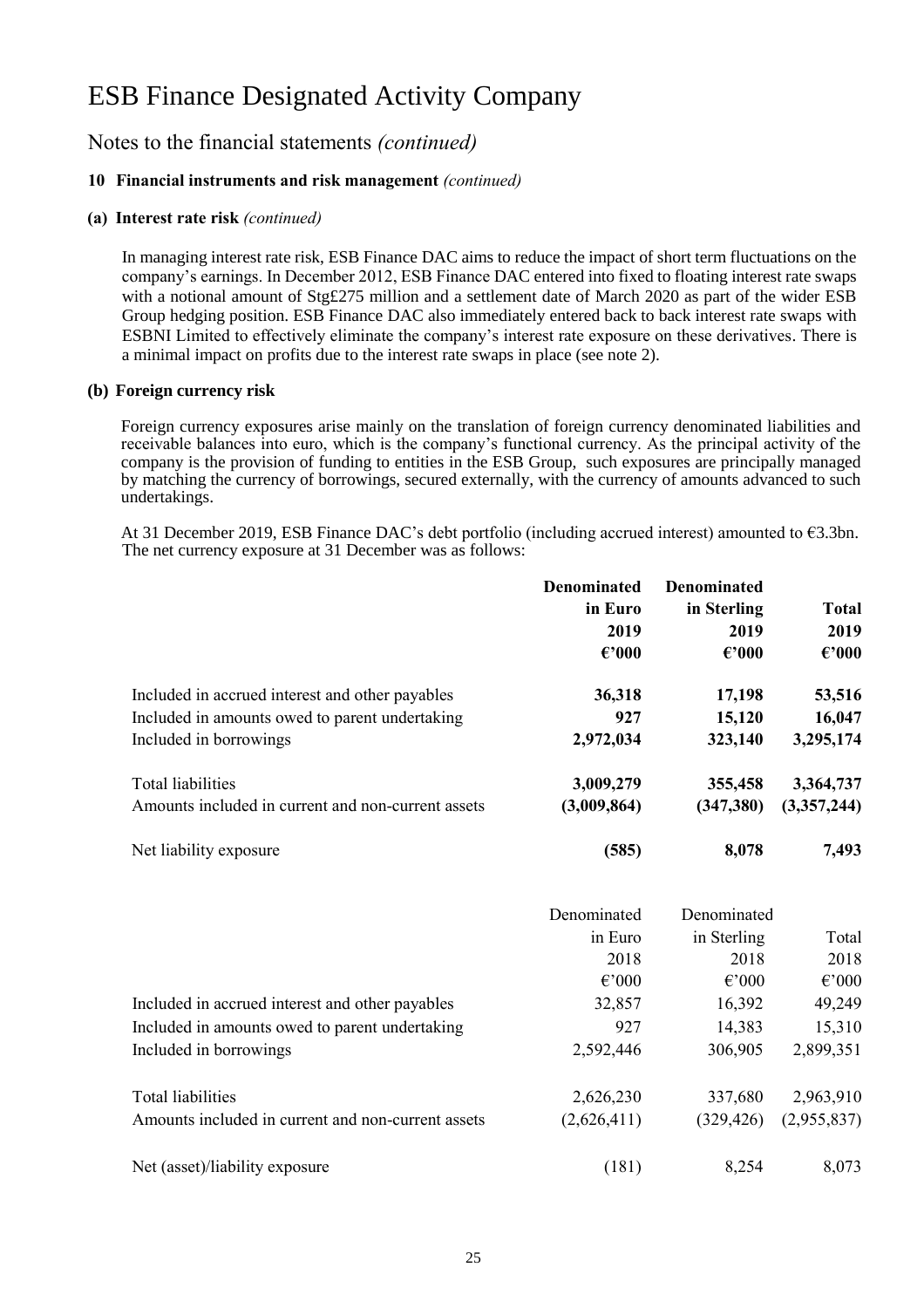### Notes to the financial statements *(continued)*

#### **10 Financial instruments and risk management** *(continued)*

#### **(b) Foreign currency risk** *(continued)*

A 10% strengthening of the euro against sterling would have increased profit before taxation as outlined below. A 10% weakening of the euro would have decreased profit before taxation in the opposite manner as outlined below.

|                   | <b>Equity /Profit</b><br>before taxation | Equity/Profit<br>before taxation |
|-------------------|------------------------------------------|----------------------------------|
|                   | Gain / (loss)                            | Gain / (loss)                    |
|                   | 2019                                     | 2018                             |
|                   | $\epsilon$ '000                          | $\epsilon$ '000                  |
| 10% strengthening | 735                                      | 750                              |
| 10% weakening     | (898)                                    | (917)                            |

#### **(c) Credit risk**

The carrying amount of financial assets represents the maximum credit risk exposure. At year end, the carrying amount of financial assets is as follows:

|                                   | 2019            | 2018            |
|-----------------------------------|-----------------|-----------------|
|                                   | $\epsilon$ '000 | $\epsilon$ '000 |
| Loans to parent undertaking       | 3,008,501       | 2,625,308       |
| Loans to fellow group undertaking | 344,732         | 325,038         |
| Derivative financial instruments  | 4,650           | 4,185           |
| Cash and cash equivalents         | 4,011           | 5,491           |
|                                   | 3,361,894       | 2,960,022       |

Credit risk arises from cash and cash equivalents, derivative financial instruments and loans to parent and fellow group undertakings. Other than derivative financial instruments and cash and cash equivalents, all of the exposures are to related entities.

As at 31 December 2019 and 2018, no amounts were overdue or impaired.

#### **(d) Liquidity risk**

The principal liquidity risks faced by the company relate to (i) the inability of ESB Group companies to repay loans and borrowings to ESB Finance DAC when the matching external borrowings fall due, and (ii) the inability to refinance external borrowing facilities to meet the cash flow requirements of the parent and fellow group undertakings which ESB Finance DAC has been established to finance. In order to manage this risk, the company monitors financial markets in order to identify the optimum time to pre-fund any requirements arising from maturing debt and capital expenditure of these ESB Group companies.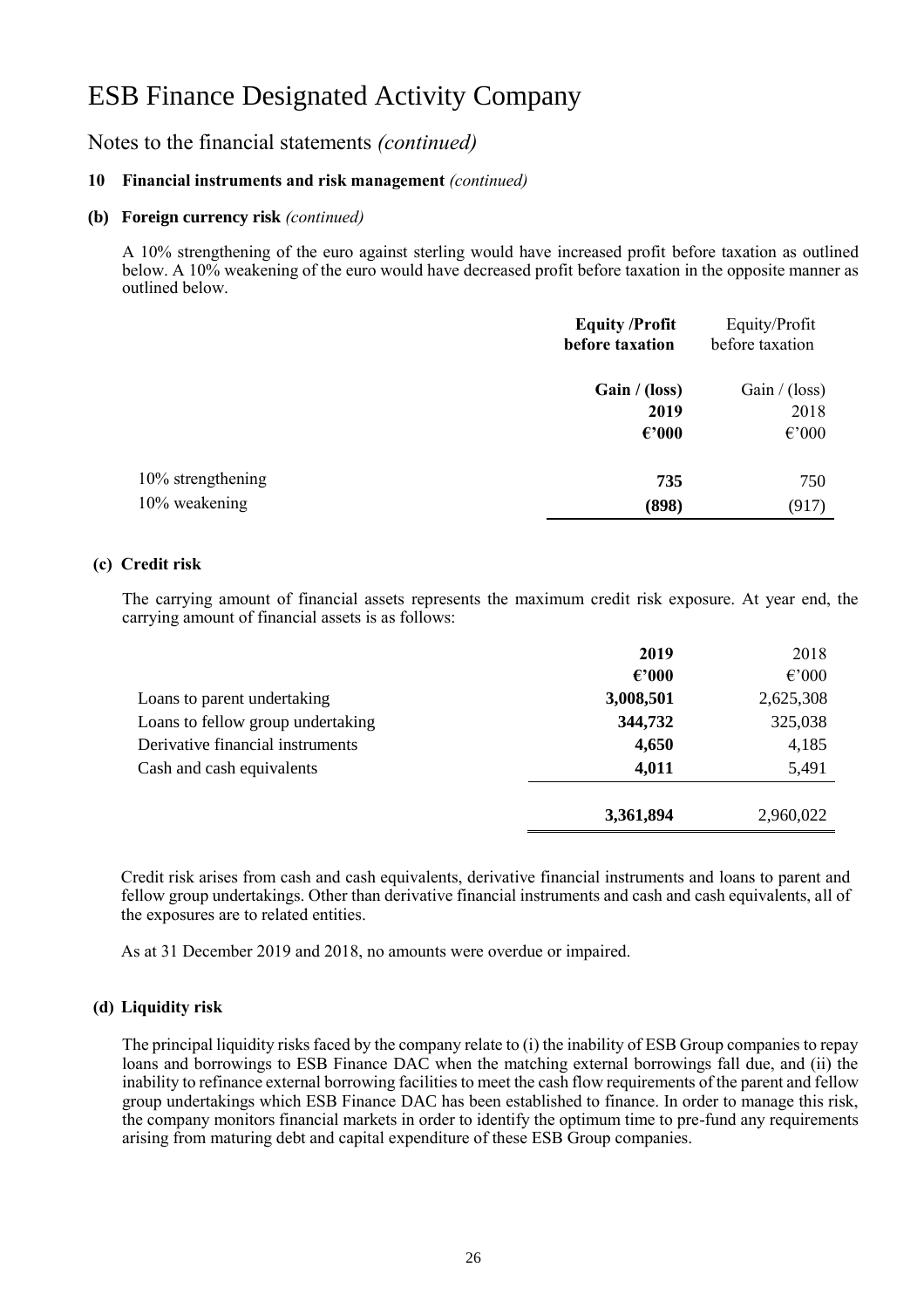### Notes to the financial statements *(continued)*

#### **10 Financial instruments and risk management** *(continued)*

#### **(d) Liquidity risk** *(continued)*

The following table sets out the contractual maturities of financial liabilities of a similar nature, including the interest payments associated with borrowings.

|                                   | Carrying<br>Amount<br>$\epsilon$ '000        | <b>Contractual</b><br>cash outflows<br>$\epsilon$ '000 | Within 1<br>year<br>$\epsilon$ '000        | $1 - 2$<br>years<br>$\epsilon$ '000 | $2 - 5$<br>years<br>$\epsilon$ '000 | After 5<br>years<br>$\epsilon$ '000 |
|-----------------------------------|----------------------------------------------|--------------------------------------------------------|--------------------------------------------|-------------------------------------|-------------------------------------|-------------------------------------|
| <b>31 December 2019</b>           |                                              |                                                        |                                            |                                     |                                     |                                     |
| <b>Borrowings</b>                 | 3,311,221                                    | 3,980,817                                              | 419,639                                    | 59,357                              | 478,071                             | 3,023,750                           |
| Interest payable<br>Interest rate | 53,516                                       | 53,516                                                 | 53,516                                     |                                     |                                     |                                     |
| swaps                             | 4,650                                        | 4,844                                                  | 4,844                                      |                                     |                                     |                                     |
|                                   | <b>Carrying</b><br>Amount<br>$\epsilon$ '000 | <b>Contractual</b><br>cash outflows<br>$\epsilon$ '000 | <b>Within 1</b><br>year<br>$\epsilon$ '000 | $1 - 2$<br>years<br>$\epsilon$ '000 | $2 - 5$<br>years<br>$\epsilon$ '000 | After 5<br>years<br>$\epsilon$ '000 |
| <b>31 December 2018</b>           |                                              |                                                        |                                            |                                     |                                     |                                     |
|                                   |                                              |                                                        |                                            |                                     |                                     |                                     |
| <b>Borrowings</b>                 | 2,914,661                                    | 3,547,736                                              | 311,658                                    | 379,150                             | 155,196                             | 2,701,732                           |
| Interest payable<br>Interest rate | 49,249                                       | 49,249                                                 | 49,249                                     |                                     |                                     |                                     |

#### **(e) Fair values**

Fair value is the price that would be received to sell an asset or paid to transfer a liability in an orderly transaction between market participants at the measurement date. The fair values of financial assets and liabilities carried at amortised cost, together with their carrying amounts shown in the statement of financial position are set out in the table below. The fair value of loans and borrowings (receivable and payable) has been calculated by reference to publicly available market values for ESB's debt.

|                                     | 2019            |                 | 2018            |                 |
|-------------------------------------|-----------------|-----------------|-----------------|-----------------|
|                                     | Carrying        | Fair            | Carrying        | Fair            |
|                                     | value           | value           | value           | value           |
|                                     | $\epsilon$ '000 | $\epsilon$ '000 | $\epsilon$ '000 | $\epsilon$ '000 |
| Short term borrowings               | 320,413         | 326,125         | 214,210         | 224,432         |
| Long term borrowings                | 2,974,761       | 3,346,284       | 2,685,141       | 2,814,576       |
| Amounts owed to parent undertaking  | 16,047          | 16,047          | 15,310          | 15,310          |
| Trade and other payables            | 53,516          | 53,516          | 49,249          | 49,249          |
| Loans to related party undertakings |                 |                 |                 |                 |
| current                             | (378,500)       | (384, 129)      | (264, 603)      | (274, 826)      |
| non current                         | (2,974,733)     | (3,346,284)     | (2,685,743)     | (2,814,804)     |

ESB Finance DAC Eurobonds (Long term debt) are regarded Level 1 fair values. The fair value of Eurobonds is derived from observation of the most recent traded values for these bonds in liquid markets at the statement of financial position date.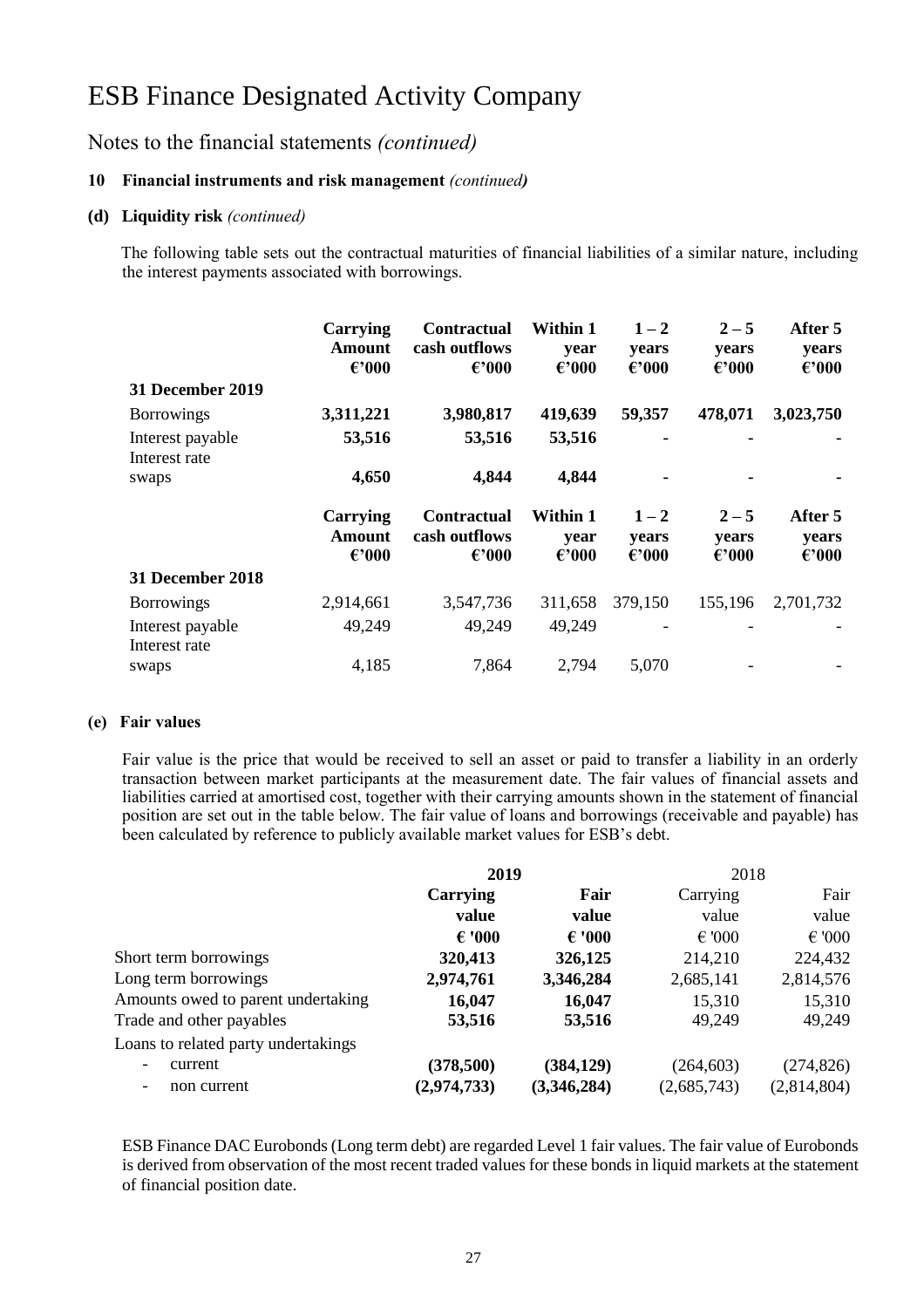### Notes to the financial statements (continued)

### **10 Financial instruments and risk management** *(continued)*

#### **(e) Fair values** *(continued)*

#### **Discount rate – bond**

The interest rates used to discount future estimated cash flows, where applicable, are based on the EURIBOR yield curve at the reporting date plus an appropriate constant credit spread, and were as follows:

|                      | 2019          | 2018          |
|----------------------|---------------|---------------|
|                      | $\frac{6}{6}$ | $\%$          |
| <b>ESB</b> Eurobonds | $0.73 - 1.23$ | $1.58 - 1.69$ |

#### **Discount rate – derivatives**

Derivative financial instruments are carried at fair value. The fair value of a financial instrument is the price that would be received to sell an asset or paid to transfer a liability in an orderly transaction between market participants at the measurement date. The method used to calculate the fair value of the company's financial instruments is discounted cash flow analysis, using applicable yield curve for the duration of the instruments. This method enables the company to discount the cash flows at a rate equal to the prevailing market rate of interest taking into account maturity and credit margin.

#### **Interest rate swaps**

The company has executed interest rate swaps of Stg£275 million (2018: Stg£275 million) in connection with a certain portion of its borrowings.

For interest rate swaps, the fair value takes into account the fixed, floating and market rates prevailing at the balance sheet date. As interest rate swaps are marked to market at 31 December 2019, their carrying value is equal to their fair value.

As the interest rate swaps are back to back with ESBNI Limited, an increase of  $\epsilon$ 0.5 million (2018: decrease of  $64.5$  million) in both the derivative asset and the derivative liability were recognised. This had no net impact on gains & losses or reserves.

#### **Fair value hierarchy**

The table below analyses derivative financial instruments carried at fair value, by valuation method. The level relevant to derivative financial instruments held by the company have been defined as follows:

Level 2: inputs, other than unadjusted quoted prices in active markets for identical assets and liabilities, that are observable for the asset or liability, either directly (i.e. prices) or indirectly (i.e. derived from prices);

|                     | 2019            |                 | 2018            |                 |
|---------------------|-----------------|-----------------|-----------------|-----------------|
|                     | <b>Level 2</b>  | <b>Total</b>    | Level 2         | Total           |
|                     | $\epsilon$ '000 | $\epsilon$ '000 | $\epsilon$ '000 | $\epsilon$ '000 |
| <b>Assets</b>       |                 |                 |                 |                 |
| Interest rate swaps | 4,650           | 4,650           | 4,185           | 4,185           |
| <b>Liabilities</b>  |                 |                 |                 |                 |
| Interest rate swaps | 4,650           | 4,650           | 4,185           | 4,185           |
| <b>Net asset</b>    |                 | -               |                 |                 |

Level 2 – The fair value of interest rate swaps is determined using the present value of expected cashflows using constructed zero coupon discount curve. The zero-coupon curve is constructed using the interest yield curve of the relevant currency.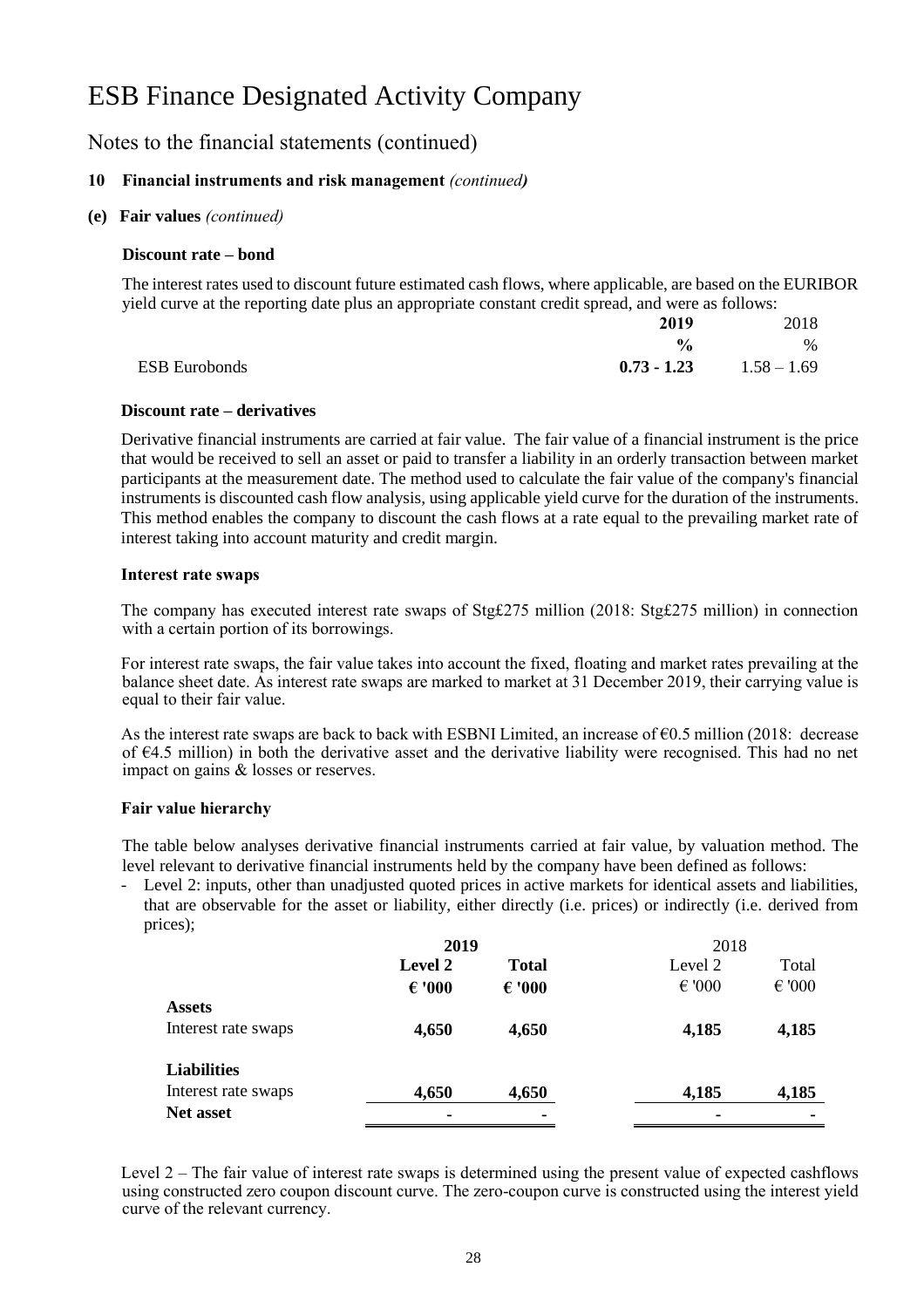### Notes to the financial statements (continued)

### **11 Capital and reserves**

During 2010, the company issued one ordinary share for consideration of  $\epsilon$ 1. This share was allotted to ESB.

The company considers its capital to comprise issued share capital and retained earnings. Movements in share capital and retained earnings during the year are disclosed in the statement of changes in shareholder's equity in these financial statements. The company relies on the support of its parent entity to continue as a going concern as noted in the statement of accounting policies.

#### **12 Guarantees, commitments and contingencies**

ESB Finance DAC has provided guarantees in respect of debt issued by ESB Group:

- a) Private placement senior unsecured notes issued in December 2003 in US dollars and sterling. At 31 December 2019 outstanding amounts comprise US\$273.5 million, maturing on 15 December 2023, and Stg£10 million, maturing on 15 December 2023.
- b) Private placement senior unsecured notes issued in June 2009 in US dollars, sterling and euro. At 31 December 2019 outstanding amounts are Stg£50 million maturing on 15 June 2021.

At 31 December 2019 a €1.44 billion revolving credit facility with a syndicate of 14 banks to draw down bank finance as required up to February 2022 was available to the ESB Group. ESB Finance DAC was a coguarantor under this facility. €1.37 billion of this facility was undrawn at 31 December 2019. Since the year end this facility was replaced by a new revolving credit facility (see note 15).

#### **13 Related parties**

ESB Finance DAC is a wholly owned subsidiary of ESB, a statutory corporation established under the Electricity (Supply) Act 1927 and domiciled in Ireland. The largest and smallest group into which the results of the company are consolidated is that headed by ESB and the consolidated financial statements of ESB are available to the public and may be obtained from Two Gateway, East Wall Road, Dublin 3, Ireland, D03 A995.

#### **Transactions with parent undertaking**

Details are set out in notes 2, 7 and 8.

#### **Transactions with fellow group subsidiary undertaking**

Details are set out in notes 2 and 7.

#### **14 Segment information**

The company is managed as a single business unit engaged in the issuance of loan notes and the investment of the net proceeds of the issue of these notes. Accordingly, the company operates in one reportable segment, and the directors assess the performance of the business from this perspective, based on the overall profit after tax of the company for the year.

#### **15 Events since the end of the financial year**

On 21 January 2020, ESB Finance DAC successfully raised a GBP £325 million, with a fixed coupon of 1.875% maturing on 21 July 2035. On 5 March 2020, a £275 million bond was fully repaid.

In February 2020, ESB Group entered into a new €1.4 billion 5 year revolving credit facility matured in February 2025, replacing the facility in place at 31 December 2019. Under the new facility, ESB Finance DAC is a co-guarantor. The facility is provided by a syndicate of 14 banks. In March 2020,  $\epsilon$ 100 million was drawdown by ESB under the new facility.